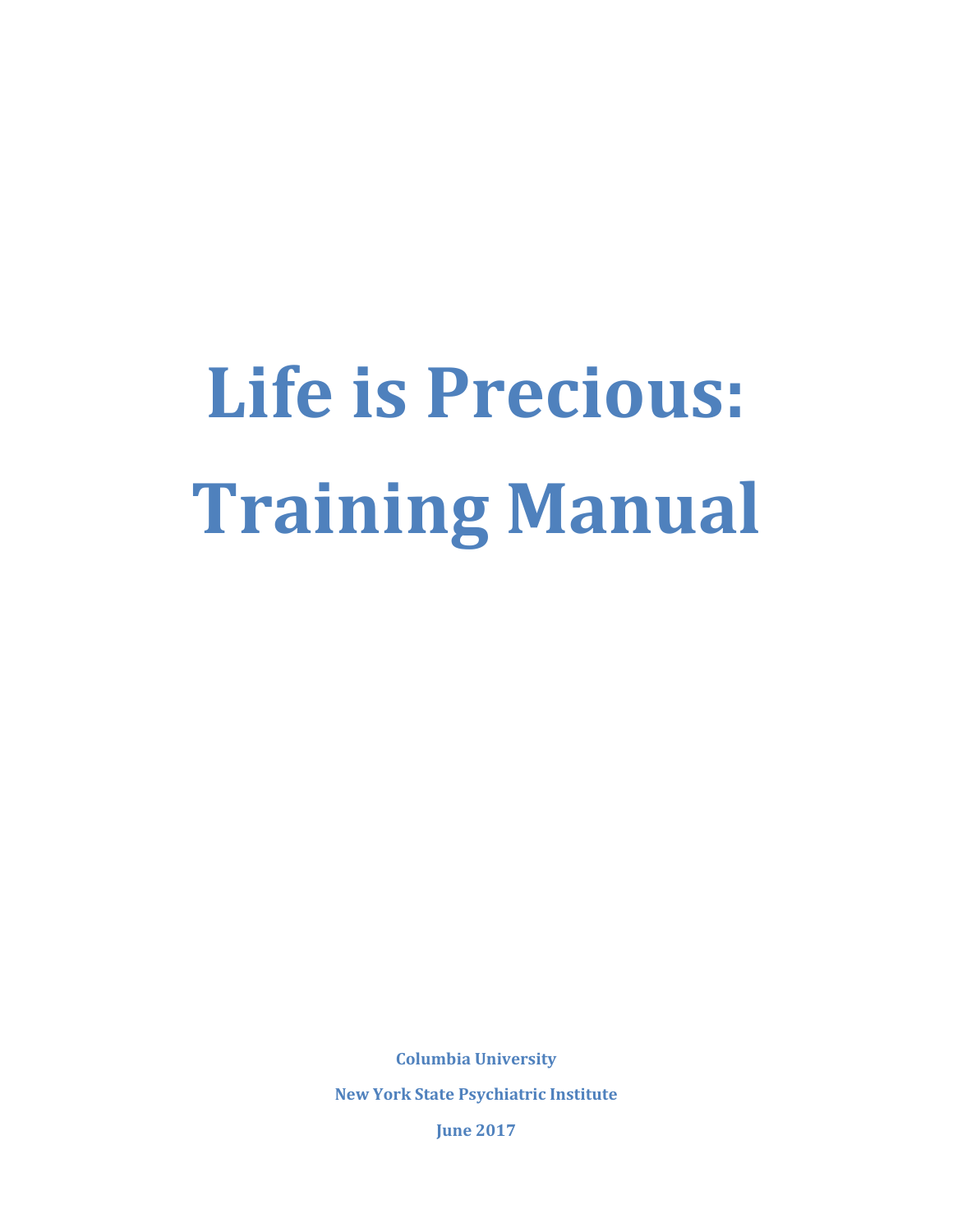# Table of Contents

| Introduction                                     | 3  |
|--------------------------------------------------|----|
| <b>Learning Objectives</b>                       | 8  |
| <b>About Life is Precious</b>                    | 9  |
| The Learners and Life is Precious Employee Roles | 18 |
| <b>Training Delivery</b>                         | 22 |
| <b>Learning Activities</b>                       | 23 |
| <b>Learning Activity Implementation</b>          | 25 |
| <b>Suggested Resources</b>                       | 26 |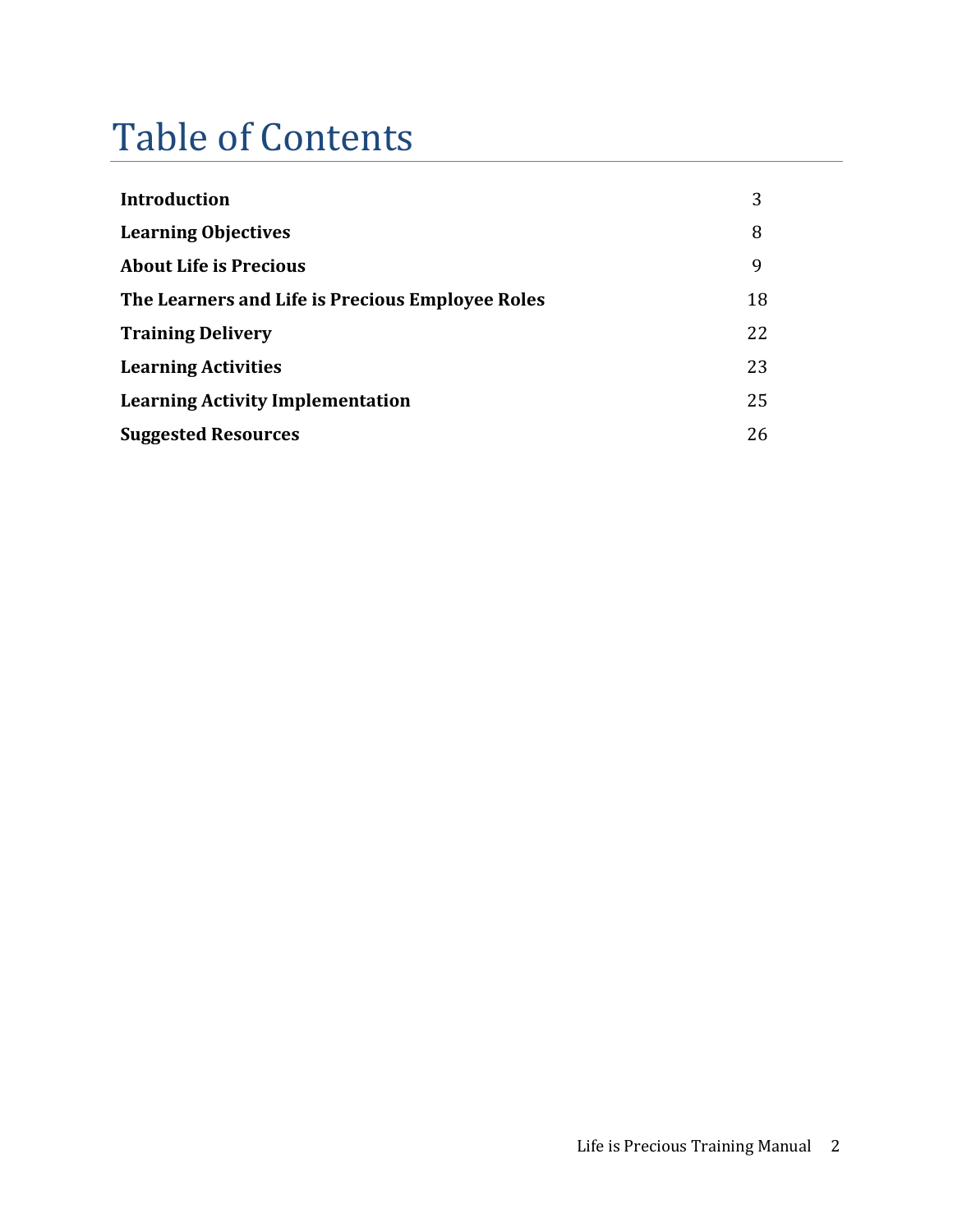# **Introduction**

### **History of LIP**

When 2006 CDC data showed increased rates in Latina adolescent suicidality over other ethnicities, Dr. Rosa Gil felt the need to raise awareness among her colleagues and community. She brought up this issue to the board who agreed that this needed attention, and Dr. Gil raised the concern of Latina adolescent suicidality through the media and public hearings to appeal to stakeholders in the community and obtain funding to start the Life is Precious (LIP) program.

In 2007, a survey of community members including parents and adolescents, shed light on the challenges faced by Latina adolescents. The surveys found that community members felt that: a) mental health clinics did not understand the struggles faced by teenage Latinas well enough to provide adequate assistance; b) the adolescents could clearly identify a mentor in their family, contributing to the idea of "familism;" c) the cultural gap between mothers and daughters caused struggles unique to Latinas; and d) low self-esteem contributed to academic concerns that the community desperately wanted to allay. The survey not only allowed the community members to express their concerns and contribute to the main components of LIP, but gave the program its name.

From its beginning, this community-based program developed with the input of local stakeholders to operate; therefore, community leaders were brought in to create an advisory council, which included church, hospital, and social service agency leaders. The council allows the program to be both culturally informed and advised by members who actively participate and understand the needs of Latina adolescents. The original idea behind LIP was to create an environment where Latina youth could learn to improve themselves physically, mentally, and academically, and create open lines of communication through collaborating with their peers, family members, and community. The goal was to ultimately increase their self-esteem and mental health. This goal continues today as the program grows.

Data collected more recently in 2015 from the CDC shows that among girls in grades 9-12 nationwide, 26% of Latinas reported seriously considering attempting suicide, or suicidal ideation, over the past 12 months, which is significantly greater  $(p=01)$  than the rates for non-Latina blacks (19%), though not significantly different from the rates for non-Latina whites (23%; CDC, 2015). Furthermore, Latina girls reported higher rates of suicide attempts in the previous 12 months (15%) than non-Latina blacks (10%) and whites (10%) (p<.05; CDC, 2015). In New York City, Latinas showed greater rates of suicide attempts (13%) compared to non-Hispanic black (10%) and white girls (8%) in the past 12 months (p<.05), though no significant differences were found in the rates of those seriously considering attempting suicide among the groups (CDC, 2015). The data reflects the vast need for programs such as LIP not only in NYC, but nationally also.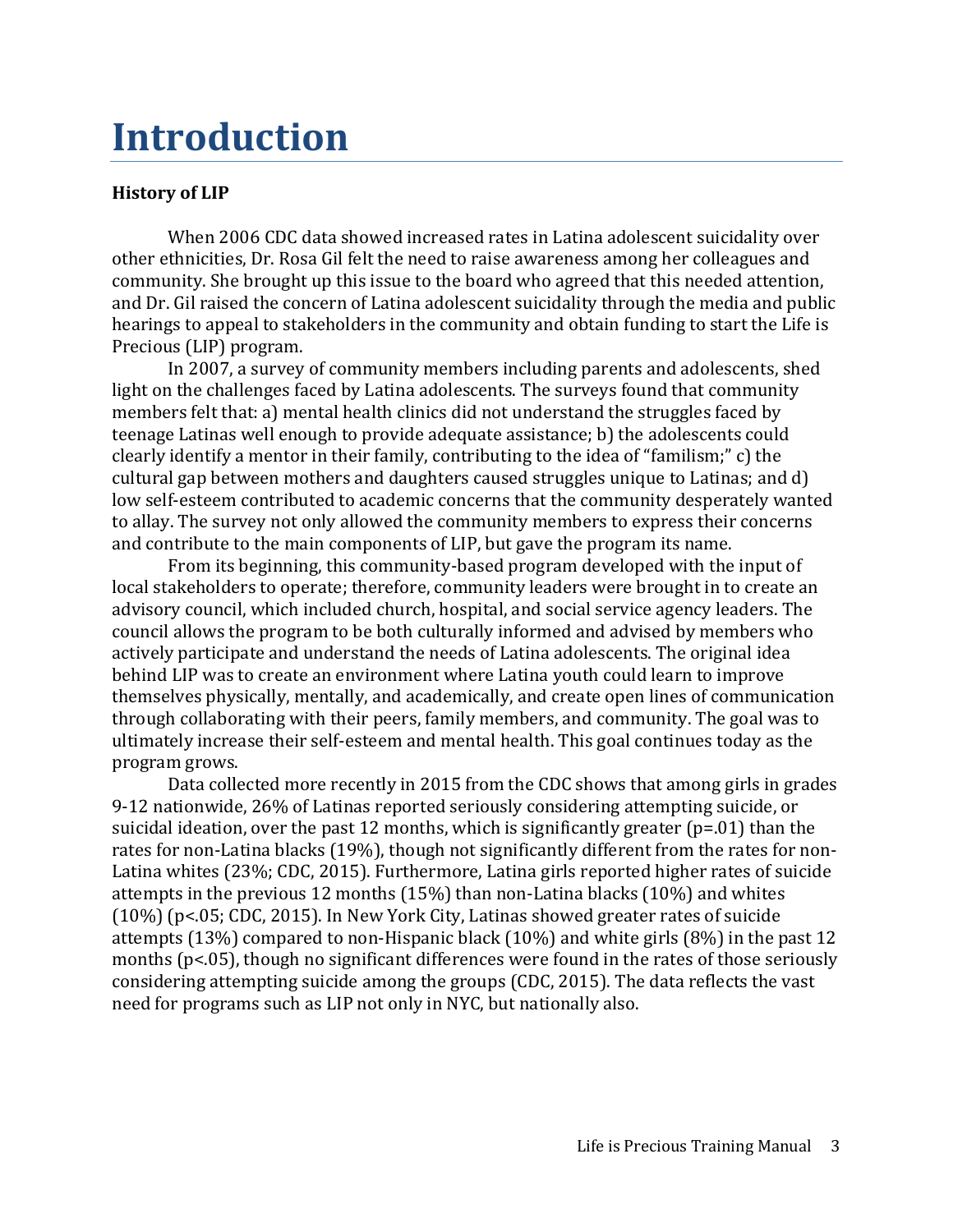#### **LIP and Latina Adolescent Suicidality**

Historically, studies have shown that Latina adolescents consistently have higher rates of suicidal behavior compared to non-Latina adolescents. Risk factors faced by this population include not only the aspects of female adolescence, but those unique to Latinas also, including high rates of poverty, residence in disadvantaged areas with high crime, substance abuse, teen pregnancy, and low-quality housing and schooling (Zayas et al., 2010). In addition to community-level factors, Latinas may be faced with the intersection of developmental struggles (low self-esteem, body image, peer relations, academic achievement, and identity formation) with familial and cultural constructs that may conflict with values of autonomy versus familism.

This intervention aims to address these specific needs of Latina adolescents in order to reduce suicidality, with an emphasis on improving the lives of girls in the LIP community. The five core components of the LIP program are Wellness, Creative Expression Therapy, Group Therapy and Outpatient Mental Health Services, Family Support, and Supported Education Services. These components are included to address the unique intersection of female adolescence with issues such as self-identity, family, friends, and school (Zayas and Pilat, 2008; Goldston et al., 2008; Humensky et al., 2013) and the distinct challenge of bridging the cultural gap as the Latina adolescent strives for autonomy.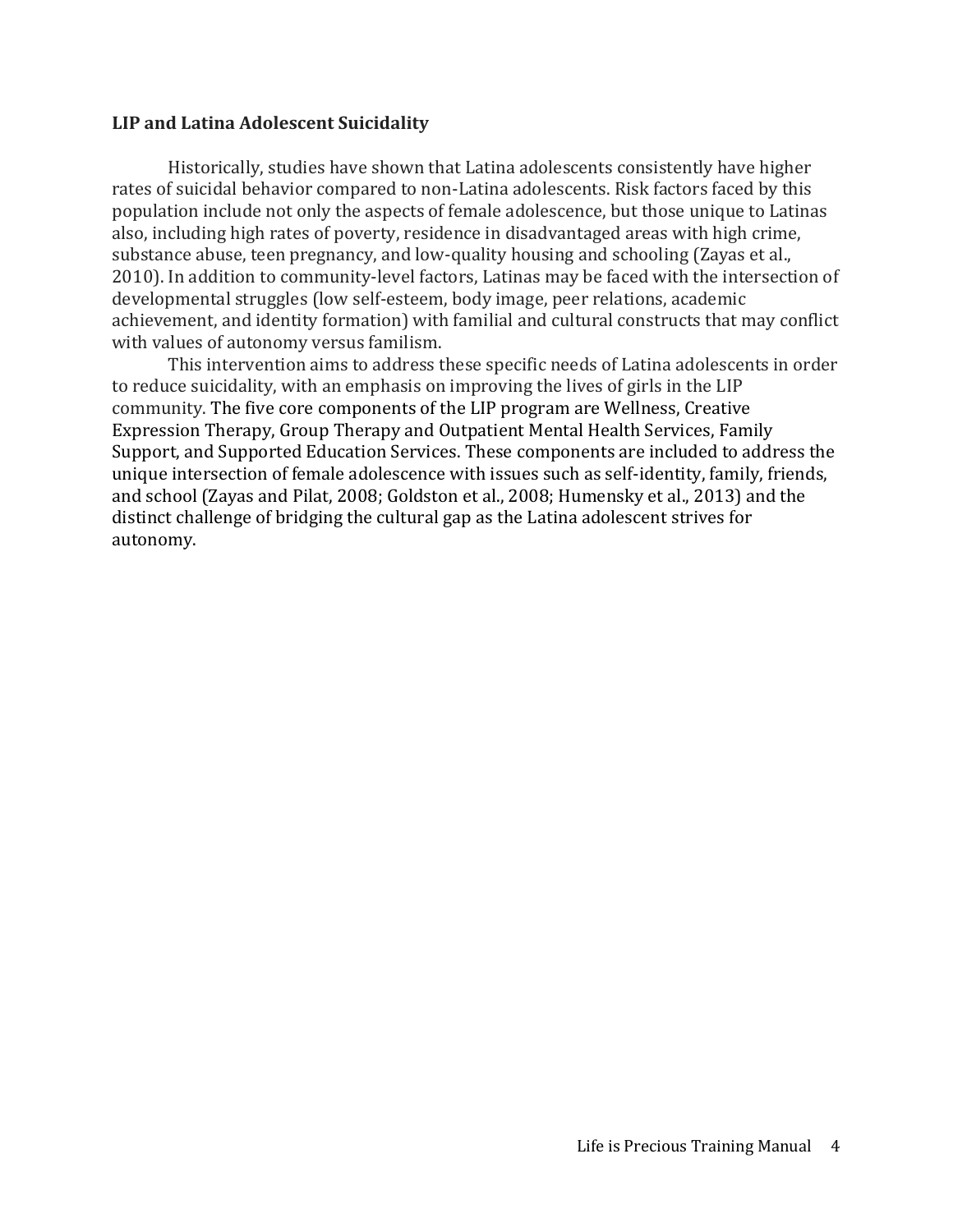# References

Goldston, D. S., Molock, S. D., Whitbeck, L. B., Murakami, J. L., Zayas, L. H., & Nagayama Hall, G. C. (2008). Cultural considerations in adolescent suicide prevention and psychosocial treatment. *American Psychologist*, *63*(1) 14-31.

Humensky, J., Gil, R., Coronel, B., Cifre, R., Mazzula, S., & Lewis-Fernández, R. (2013). Life is Precious: reducing suicidal behavior in Latinas. *Ethnicity and Inequalities in Health and Social Care*, *6*(2/3), 54-61.

Zayas, L.H., & Pilat, A.M. (2008). Suicidal behavior in Latinas: Explanatory cultural factors and implications for intervention. Suicide and Life-Threatening Behavior, 38, pp. 334-342.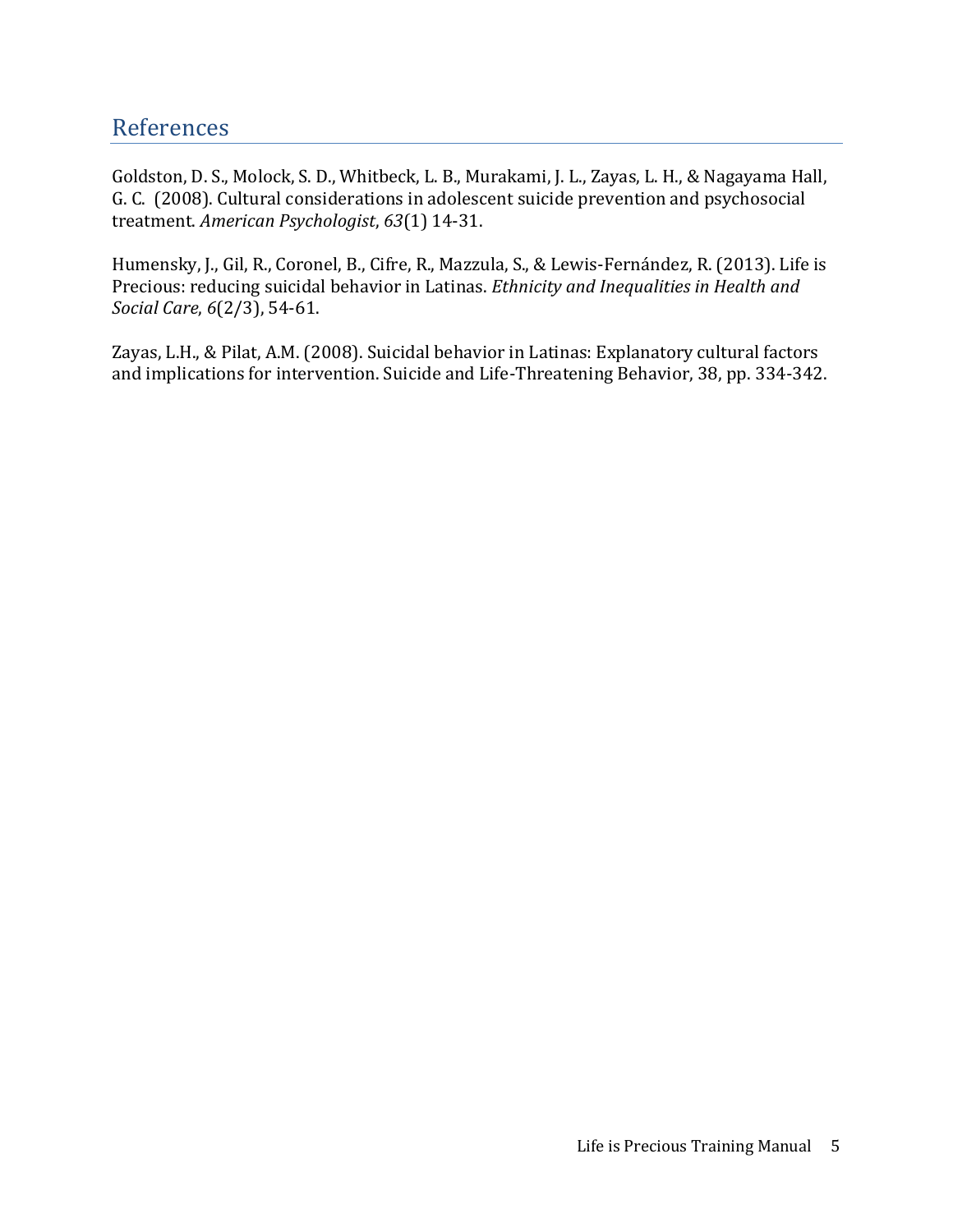# Expected Outcomes of the LIP Program

Through mental health treatment, group therapy, introduction to and encouragement of healthy behaviors, and advice on communication and coping skills, the LIP program aims to help participants:

- 1. Reduce suicidal behavior (attempts, thoughts, and ideation),
- 2. Improve psychological functioning (reduction in depressive symptoms), and
- 3. Promote functional outcomes

These mechanisms of influence facilitate improved academic performance, positive family relationships, and a reduction in substance use and high-risk sexual behavior that contribute to suicidality in Latina adolescents (Humensky et al, 2013). The LIP program addresses these risk factors through the intervention's core components: Wellness, Creative Expression Therapy, Group Therapy and Outpatient Mental Health Services, Family Support, and Supported Education Services.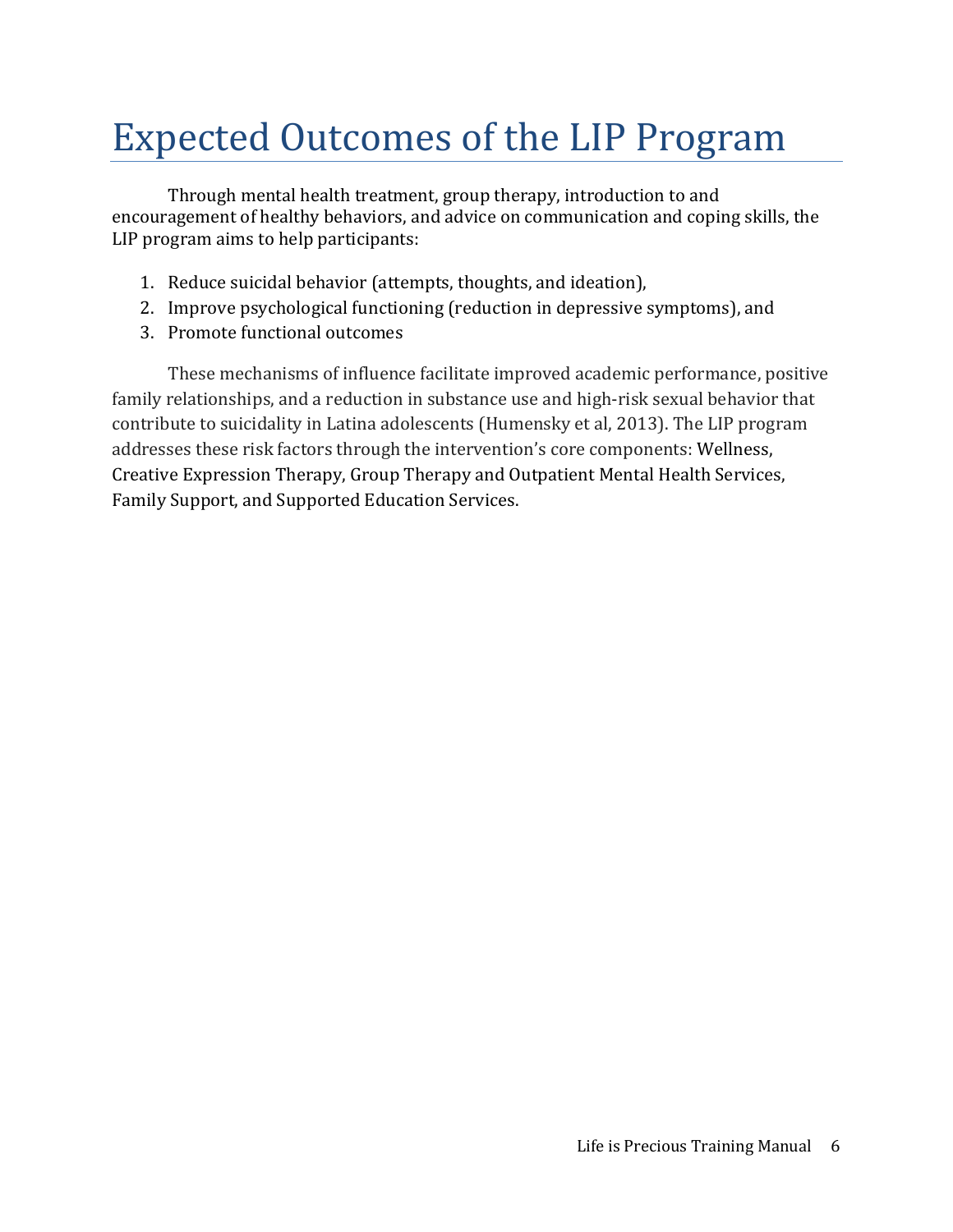# References

L. Humensky, J., Gil, R., Coronel, B., Cifre, R., Mazzula, S., & Lewis-Fernández, R. (2013). Life is Precious: reducing suicidal behavior in Latinas. *Ethnicity and Inequalities in Health and Social Care*, *6*(2/3), 54-61.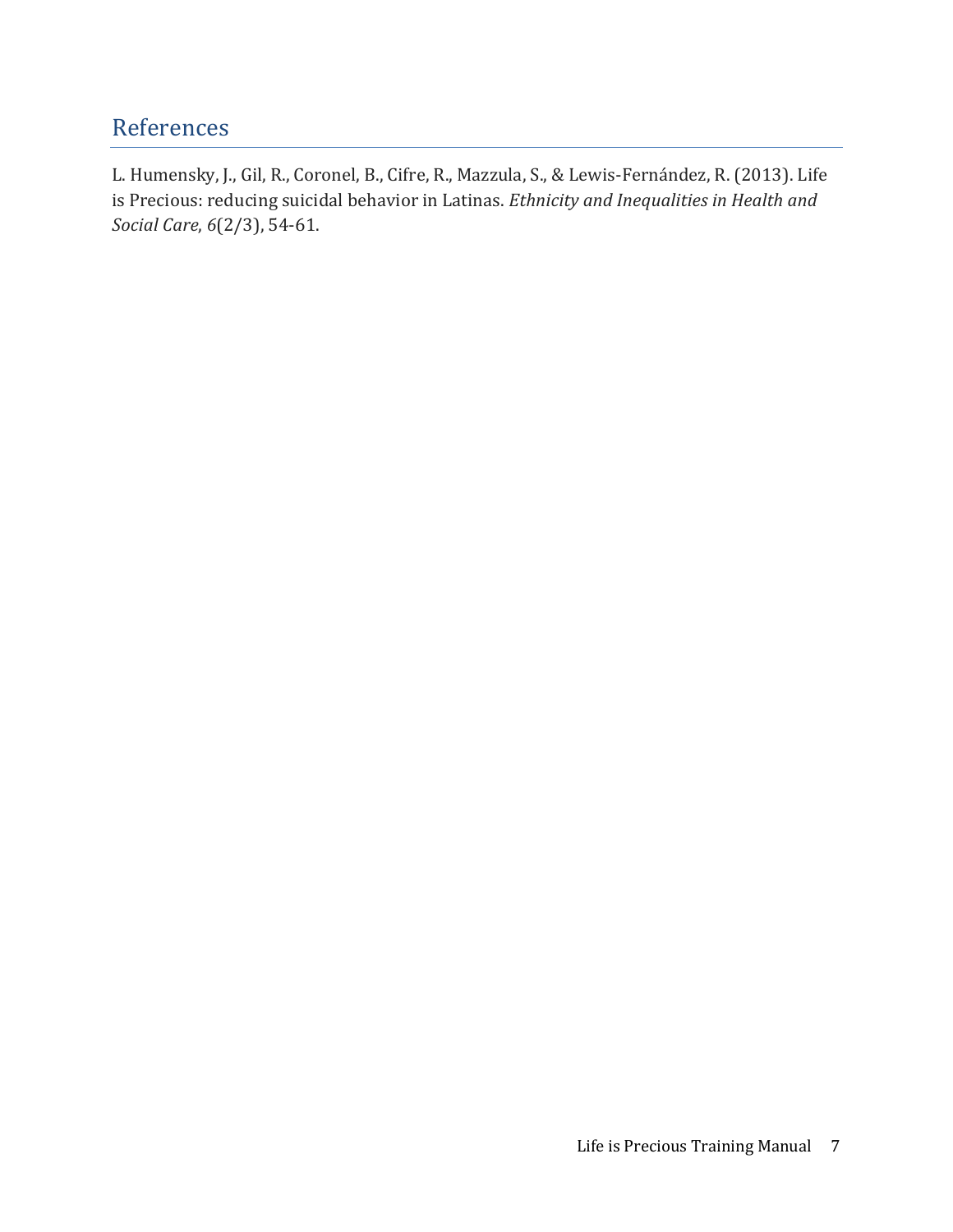# Learning Objectives

This LIP training program is designed to prepare new staff members and new LIP sites to run the program. As a result of completing the training, you will be able to:

- Understand Life is Precious
- Comprehend the five components of Life is Precious and implement the concepts
- Identify roles of all team members
- Use concepts to solve non-routine problems
- Assess problems and formulate solutions
- Become familiar with the assessments used to determine LIP efficacy
- Perform an intake of a new LIP participant
- Design a schedule of events and activities for participants, including Family Day activities and field trips
- Create a curriculum for creative expression therapy and career development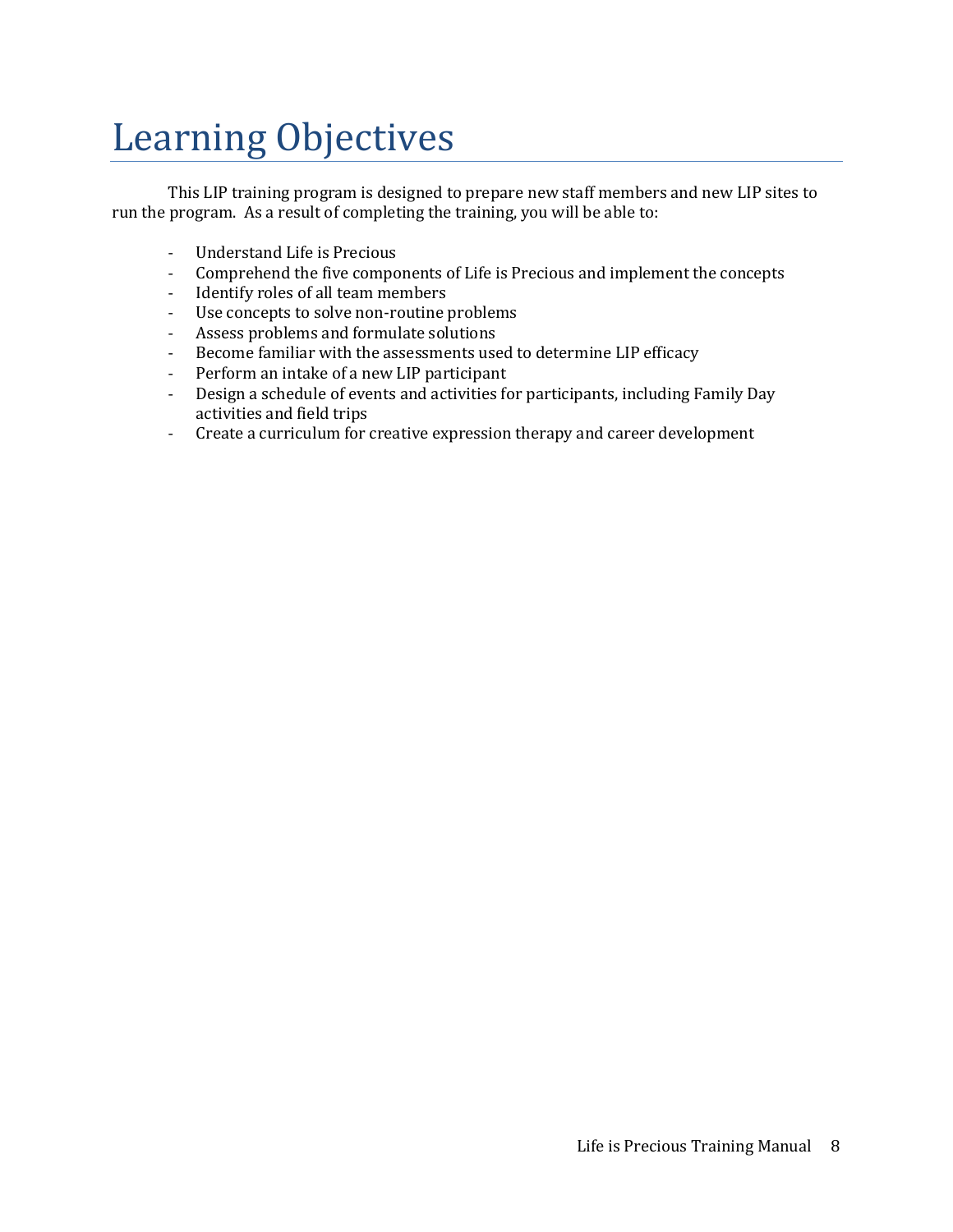# About Life is Precious

The Life is Precious program has three overarching goals:

- 1. To ameliorate the level of depression and frequency of suicidal ideation among Latina adolescents.
- 2. To strengthen parent-child relationships and improve family functioning.
- 3. To demonstrate effectiveness of successful interventions to prevent suicide attempts among young Latinas.

The objectives used to further these goals include:

- Improving the social, psychological, academic and vocational competencies of program participants.
- Supporting the exploration of participants' interests and the development of their skills and creativity.
- Fostering parent-child communication, supporting parents' involvement with their children, and reducing acculturation stress leading to intergenerational conflicts.
- Providing concrete and social services for parents, such as advocacy and referrals for immigration, entitlements, employment and housing.

**GOAL 1:** *To ameliorate the level of depression and frequency of suicidal ideation among Latina adolescents.*

# **A. Counseling, case management, and concrete services**

All LIP participants are required to be enrolled in and actively receiving outpatient mental health services in conjunction with the program. LIP case managers maintain relationships with clinical therapists for updates and treatment planning. In addition, school guidance counselors aid in managing education services.

# **B. Creative Arts Therapy**

Creative Arts Therapy, a key component of the program, integrates human development, fine arts, and psychotherapy, while enhancing recovery, health and wellness. This modality enables an indirect and thereby, safer way to communicate, which in tum helps the girls identify, experience, and verbalize emotions that may be blocking the actualization of their interests and talents. This type of expression is particularly important for Latina adolescents who are often expected to be submissive and introverted. It also facilitates staff assessment of participants' developmental, emotional, and cognitive levels.

*Specific arts therapy activities may include:*

- Self Portraits
- Dance and Movement
- Movement Exploration
- Relaxation
- Drumming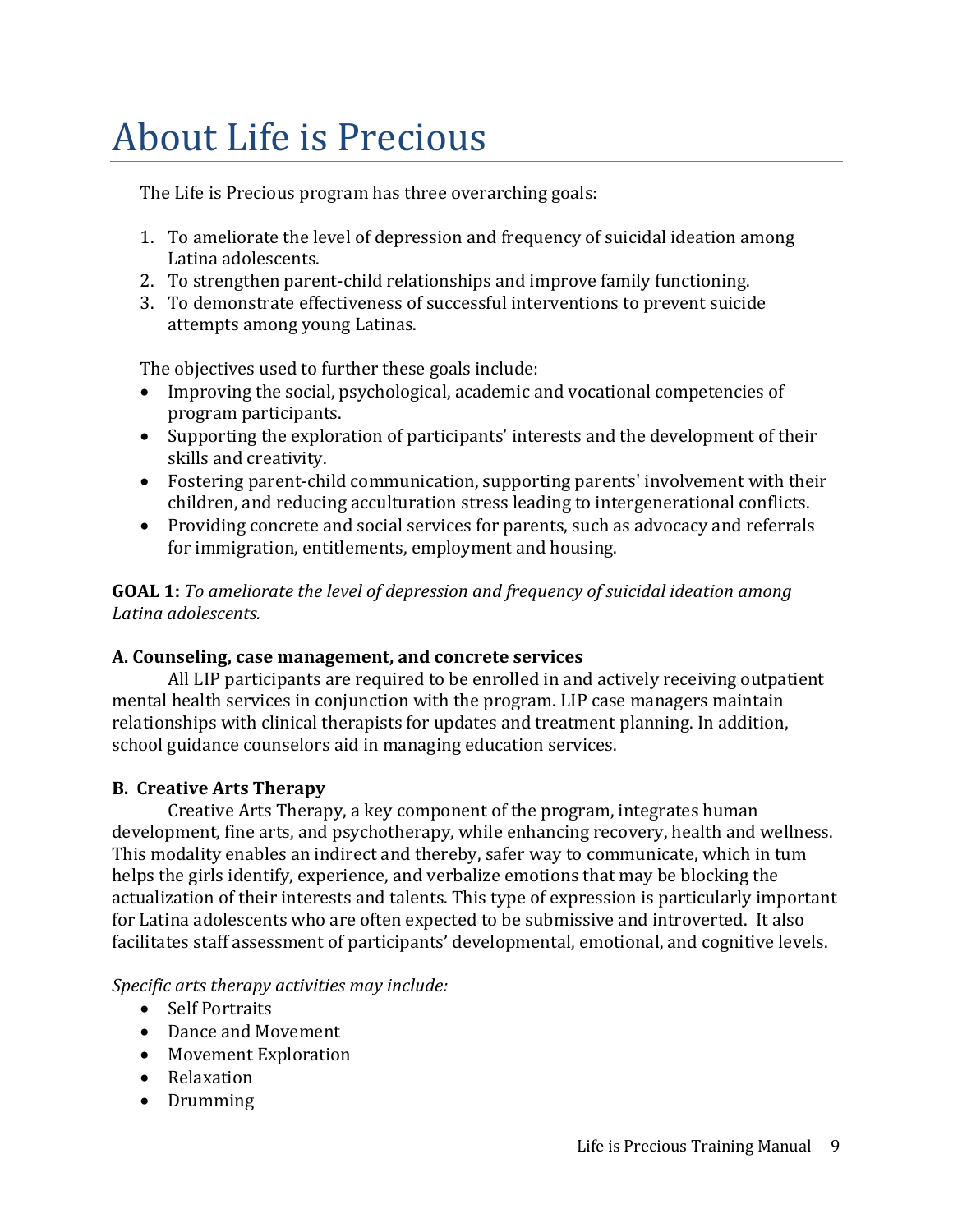- Photography
- Framing Artwork
- Jewelry Making
- Sewing
- Stationery and Card Making
- Singing, Drama and Acting

# **C. Educational Enrichment**

LIP puts a strong emphasis on academic achievement and educational services. Case managers make school visits and develop working relationships with teachers, principals, and guidance counselors. In addition, the participants receive tutoring at LIP, and must complete school assignments before engaging in group therapy, music sessions, or snack time. LIP not only seeks to help participants improve grades, but also aids with vocational goals and the college application process. Part of the education component includes education on the changing body and puberty during adolescence. This emphasis on sex education and Planned Parenthood informs the participants about their biology and helps them with their relationships.

*Specific Supported Educational Services activities may include:*

- SAT and College Preparation
- Writing Workshops
- Tutoring and Homework Help
- Daily individual and group tutoring in math, English, science, and social studies/history
- "Academic All-Star Wall" to display the participants' academic achievements and take pride in their work
- The Internet Cafe: Computer Lab
- Linkages, Collaboration and Advocacy with Schools
- Vocational Exploration and Internship Opportunities
- Planned Parenthood Workshops and Sex Education

# **D. Trips, Celebrations and Special Events**

LIP plans regular field trips and events, especially during the summer, to help the participants explore.

*Specific Trips and Special Events may include:*

- Movie Theater
- Art Museums
- Science and Natural History Museums
- Cultural Field Trips
- Mayor's Office
- Life is Precious Annual Breakfast

**GOAL 2**: *To strengthen parent-child relationships and improve family functioning.*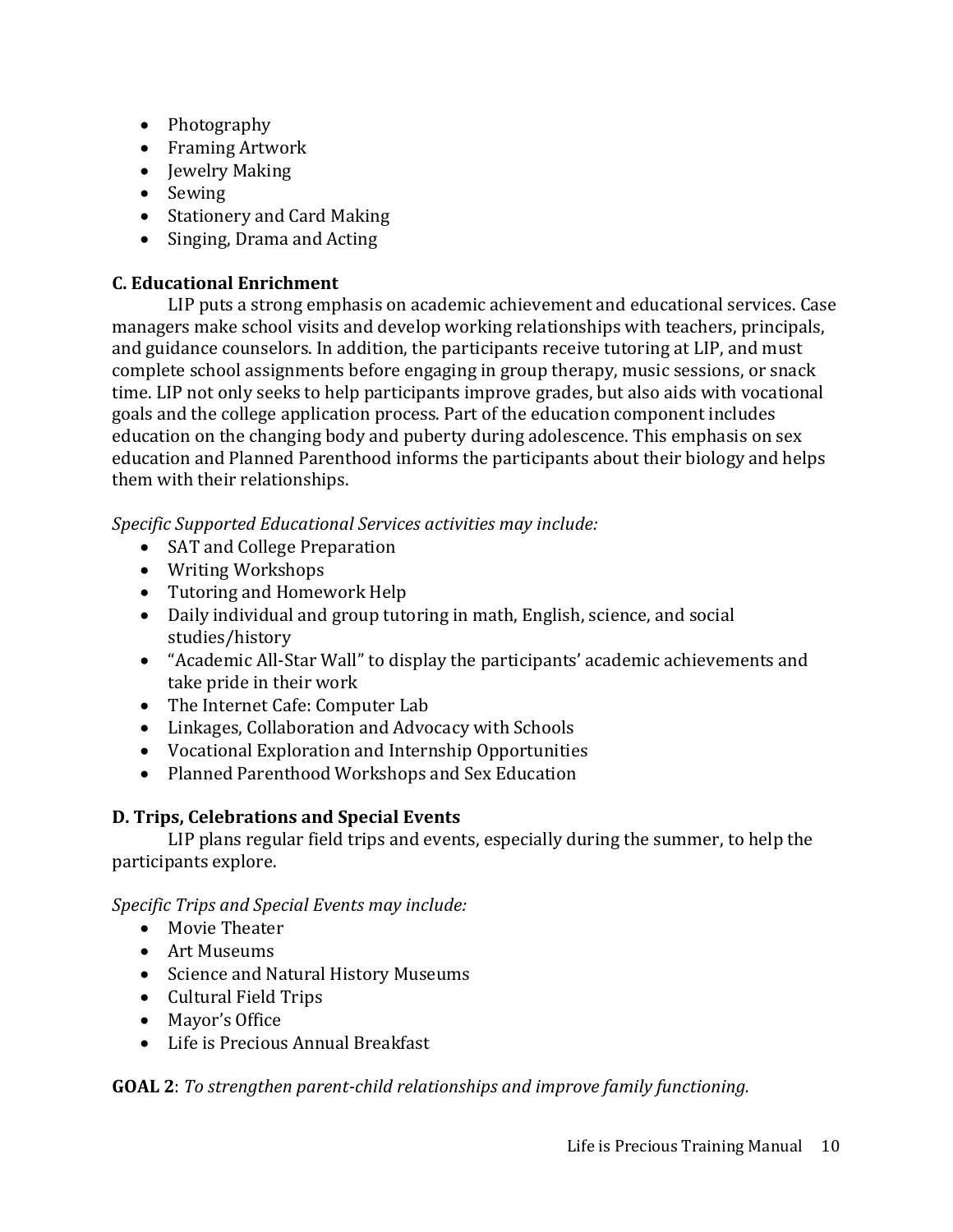#### **A. Family Day**

Tuesdays, Fridays, and Saturdays are designated as "Family Day," where parents can accompany their daughters to the program and engage in activities or special events together. Parents are required to attend Family Day a minimum of two times a month, and may be scheduled in for certain days. By actively participating and joining Family Day, the parents show their support for their children and aid in miscellaneous responsibilities such as teaching the participants how to cook certain dishes, demonstrating skills, or chaperoning during field trips on Saturdays. Each site can also have a selected *madrina*, who acts as the parent representative, helps coordinate the schedule, encourages other parents, and listens to others' concerns.

# **B. Promoting cultural pride and understanding**

LIP staff facilitates group discussions and activities for teens that include presentations about different countries and cultures to help teenagers understand why their parents' mode of thinking or acting may be different from theirs. Staff also explores traditional female and mother roles in the parents' countries of origin, helping the girls tolerate and understand why their mothers behave as they do within the family system.

#### **C. Concrete Services for Parents**

LIP provides services for the parents of participants in various areas. These services benefit the participants as well. Services range from providing interpretation services, accompanying parents to court or school, to helping with social services.

*Parental Services may include:*

- English as a Second Language (ESL) classes
- Housing Advocacy
- Transportation
- Food
- Referrals to Community Services

**GOAL 3**: *To demonstrate effectiveness of successful interventions to prevent suicide attempts among young Latinas.*

# **A. ABC's of Suicidality and Awareness**

LIP is working with Columbia University and the New York State Psychiatric Institute to measure the program's effectiveness and progress. Qualitative data and improvements are obtained through focus groups and interviews with participants and parents. Quantitative data is measured using the following assessments, which are administered to each participant during intake and every 4 months following entering the program: Suicidal ideation Questionnaire (SIQ); Reynolds Adolescent Depression Scale 2 (RADS-2); Family Adaptability and Cohesion Evaluation Scale (FACES IV); and Trauma Symptom Checklist for Children (TSCC). An additional assessment that can be used is the Columbia Suicide Severity Rating Scale (CSSRS).

*Interventions may include:*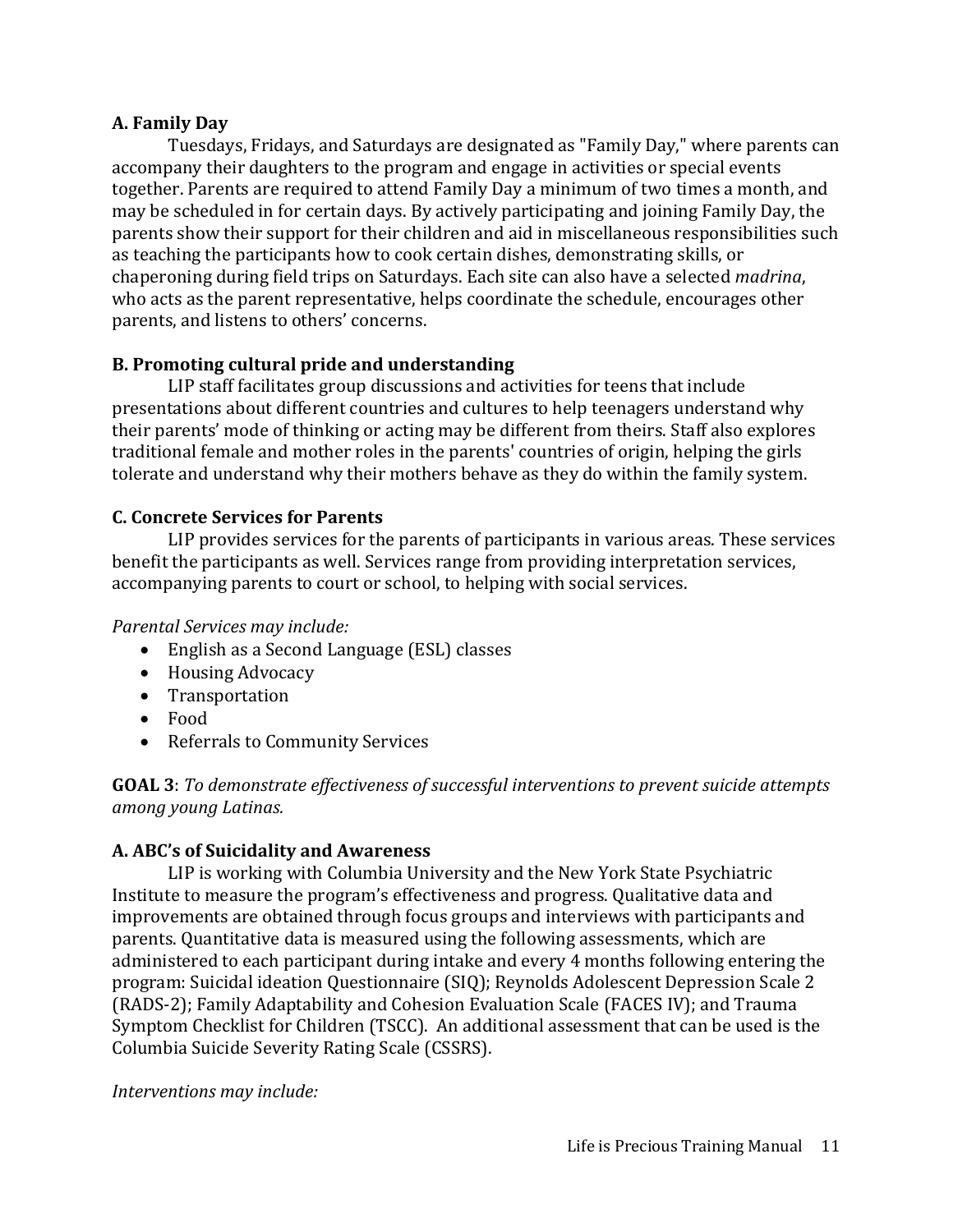- Media and community exposure
- To contribute to the existing knowledge of the causes of suicide among Latina teens
- To contribute to the identification of effective interventions
- To decrease the stigma associated with receiving mental health services
- To serve as a healing tool for the participating teens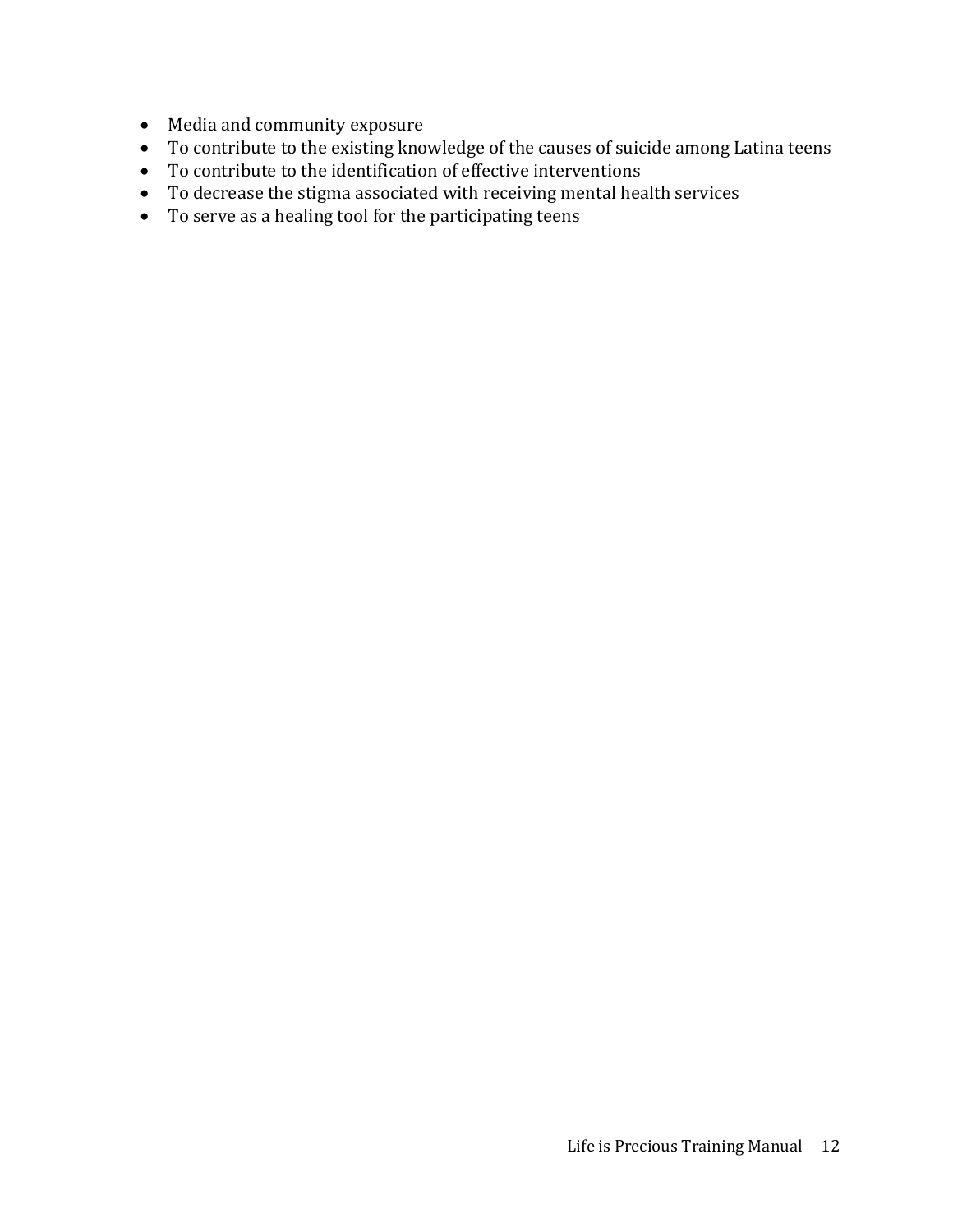#### **Five Core Components of LIP**

Life is Precious uses 5 core components to provide support to Latina adolescents with suicidality or suicidal ideation. The following descriptions can be used as an overview of the components. It is recommended that LIP stays updated on current research regarding mental health treatment and therapies.

#### *Outpatient Mental Health Treatment*

LIP incorporates a Multicultural Relational Approach for Diverse Populations into treatment plans and interventions; however, it is an after-school program (3:00pm-7:00pm) that runs on weekdays and Saturday mornings. As a result, participants are required to attend outpatient mental health treatment and be under the care of a clinician to be eligible to participate in the program. According to Nestor, Cheek, and Liu (2016), psychiatric outpatient treatment is the "receipt of service from a partial day hospital or day treatment program, mental health clinic or center and/or a therapist, psychologist, social worker, or counselor for suicidal ideation and/or behavior" (p. 198).

Adolescent suicidality is often left untreated (Husky et al. 2012). A study using a nationally representative sample of adolescents with suicidal ideation, suicide plans or suicide attempts showed that 67.3% of adolescents with suicidal ideation, 54.4% of those with a plan, and 56.9% of those with an attempt did not receive specialty mental health treatment or contact a mental health specialist in the past 12 months (p. 992). Furthermore, Nestor et al. (2016) gathered data from the National Survey on Drug Use and Health on 4176 depressed adolescents with suicidal ideation and behavior in the previous year. In the study sample, mental health service utilization fell below 10% for suicidal ideators and below 50% for suicide attempters; outpatient utilization fell below 10% for ideators and 40% for attempters (Nestor et al., 2016, p. 199). Furthermore, racial and ethnic minorities were generally less likely to receive and seek treatment than their non-Hispanic white counterparts (p. 200). The lag or absence of treatment may negatively affect effective early interventions

Block et al. (2013) conducted a 10-week mixed methods study with 25 adolescents referred for mental health care through a school-based referral program on how adolescents understand mental health treatment and make treatment decisions, and how they differ from adolescents who do not attend outpatient treatment. Three themes emerged that affect adolescents' decision: autonomy, importance of peer reactions, and need for privacy (28). Adolescents may be resistant to outpatient mental health treatment when it undermines their autonomy, brings stigma, or is open to parents as opposed to individual treatment. Attitudinal behaviors, such as stigma against mental health treatment and cultural attitudes about mental health, are related to whether a patient desires mental health treatment (Nadeem et al., 2007; Nestor et al., 2016). Nadeem et al. (2007) showed that U.S.-born Latina women were less likely than U.S. Born white women to want treatment, whereas immigrant Latinas were more likely to want it (p. 1549); however, immigrant Latinas were less likely than their U.S.-born white counterparts to be in treatment (p. 1551). As LIP requires all the girls to attend outpatient treatment, stigma is reduced and provides a space for the adolescents to speak in privacy in addition to the group sessions they have at creative expression therapy with LIP. By making outpatient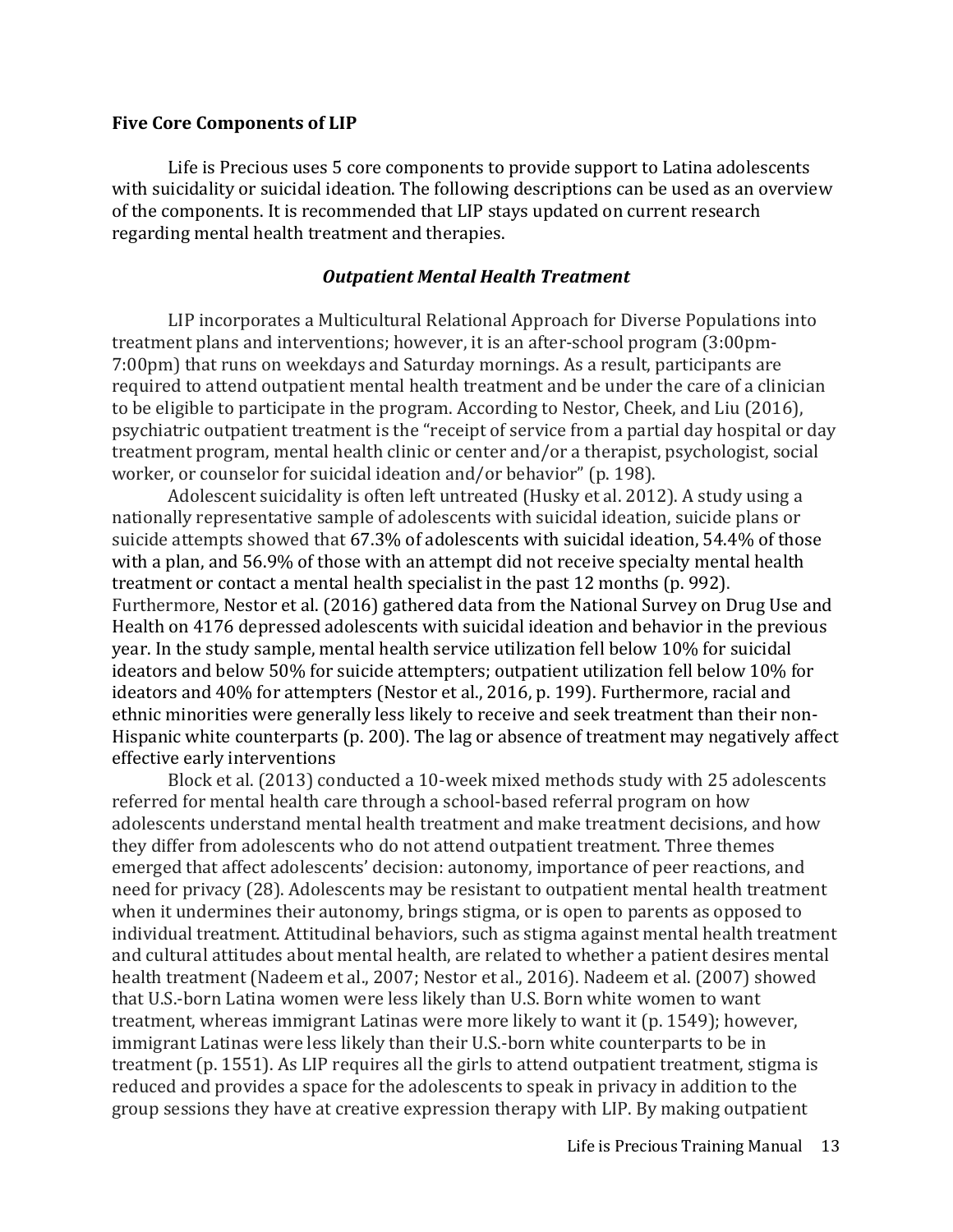mental health treatment obligatory, all LIP participants will have had to cross these barriers.

When compared to adolescent boys receiving outpatient counseling or psychotherapy, adolescent girls were more likely to exhibit internalizing symptoms such as anxiety, depression, or withdrawal, presented with more psychosocial factors or stressors, and demonstrated greater levels of risk to self or others, suicidal ideation in particular (Holtberg, Olsen, & Brown-Rice, 2016, p. 224). The meta-analysis performed by Holtberg, et al. emphasized the gender differences in clinical characteristics of adolescents receiving mental health treatment. Finally, Mehlum et al. (2016) measured treatment outcomes in adolescents who either received 19 weeks of dialectical behavior therapy adapted for adolescents (DBT-A) or enhanced usual care (EUC), defined as standard care with no less than 1 weekly treatment session per patient (p. 295). Results showed that at 19 weeks, adolescents receiving DBT-A had a significantly lower level of suicidal ideation than those receiving EUC, but that at the follow-up 1 year later, there was no statistically significant difference between the two groups (p. 297), showing that both treatments were effective at reducing self-harm episodes, psychiatric admissions, and emergency department visits. Furthermore, the study suggested that adolescent patients are treatable and the long-term prognosis after treatment is favorable; the participants continued to improve or sustained the benefits of outpatient mental health treatment after the trial (p. 299). In essence, while LIP is being implemented to improve outcomes for the girls, outpatient therapy will play a strong role in the treatment process.

Block, A. M., Gjesfjeld, C. D., & Greeno, C. G. (2013). Adolescent perspectives of outpatient mental health treatment. *Best Practices in Mental Health*, *9*(2), 22-38.

Holtberg, T., Olson, S., & Brown-Rice, K. (2016). Adolescent gender differences in residential versus outpatient mental health treatment: A meta-analysis. *Journal of Mental Health Counseling*, *38*(3), 217-232.

Husky, M. M., Olfson, M., He, J. P., Nock, M. K., Swanson, S. A.,& Merikangas, K. R. (2012) Twelve-month suicidal symptoms and use of services among adolescents: Results from the National Comorbidity Survey. *Psychiatric Services*, *63*(10), 989-96.

Mehlum, L., Ramberg, M., Tørmoen, A. J., Haga, E., Diep, L. M., Stanley, B. H., … Grøholt, B. (2016). Dialectical behavior therapy compared with enhanced usual care for adolescents with repeated suicidal and self-harming behavior: Outcomes over a one-year followup. *Journal of the American Academy of Child & Adolescent Psychiatry*, *55*(4), 295-300.

Nadeem, E., Lange, J. M., Edge, D., Fongwa, M., Belin, T., & Miranda, J. (2007). Does stigma keep poor young immigrant and U.S.-born Black and Latina women from seeking mental health care? *Psychiatric Services, 58*(12), 1547-54.

Nestor, B. A., Cheek, S. M., & Liu, R. T. (2016). Ethnic and racial differences in mental health service utilization for suicidal ideation and behavior in a nationally representative sample of adolescents. *Journal of Affective Disorders*, 202, 197-202.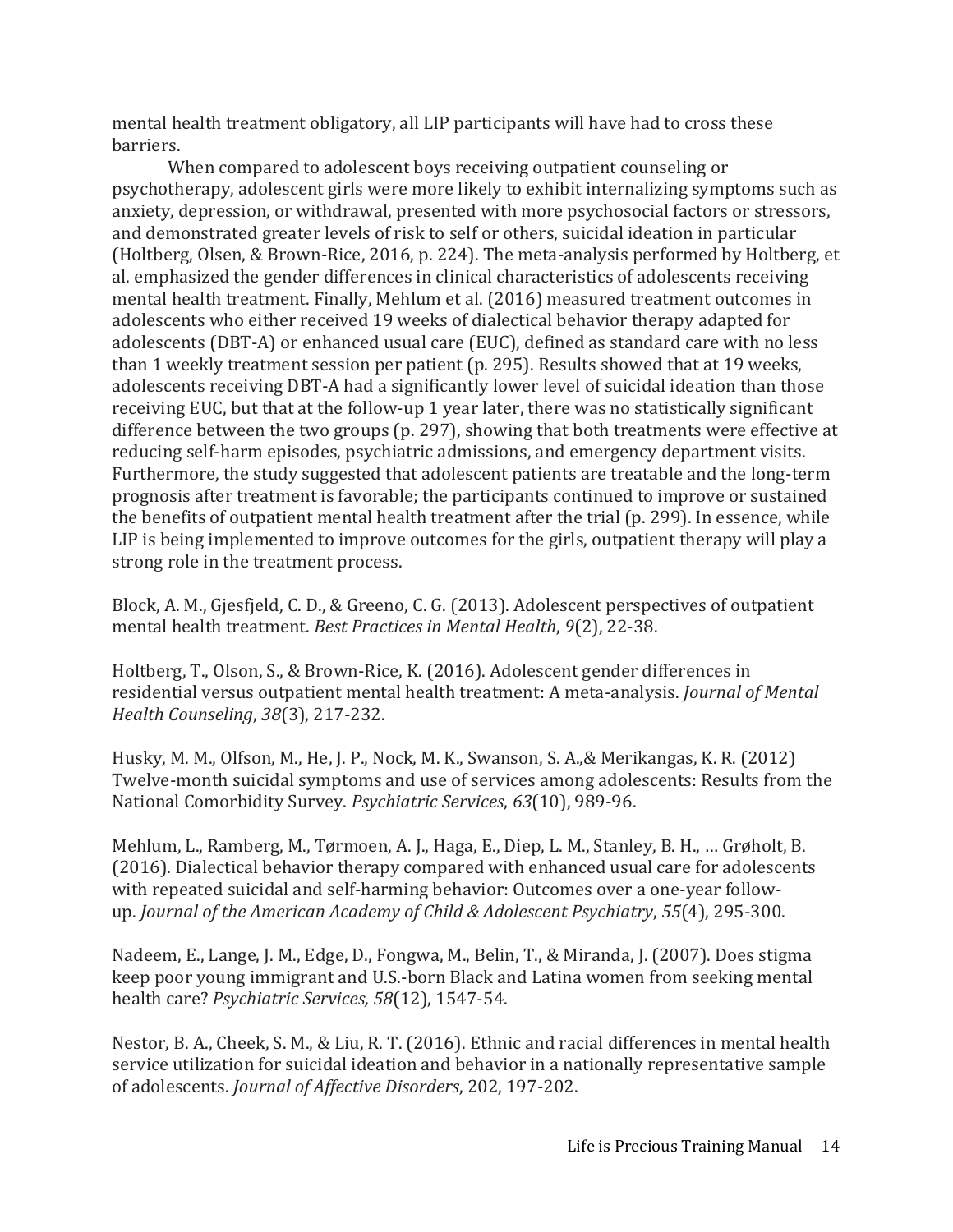#### *Family Support*

According to Dr. Gil, many parents "have a lot of challenges and stressors themselves, like lack or money or poor housing" and many mothers also express feeling overwhelmed by their circumstances without support from their partners. LIP provides a support system for both the child and parent. Assistance with concrete services is provided when a family has issues with housing, finances, etc. This can help parents because "if moms feel stronger in self-esteem, they can open up a dialogue without being punitive."

Another aspect of providing support is by helping the family communicate more effectively. Dr. Gil expresses that LIP staff must have the ability to act as "cultural brokers" and help the client understand their unique circumstances, their parent's culture, and viceversa, to foster positive communication between parents and children. While American culture values individualism, the Latino culture focuses on familism, prioritizing the family over individual wants and needs (Goldston et al, 2008). The goal of family support is to create awareness of these factors among families and reduce the cultural and societal barriers that strain communication between Latino families and their daughters.

Goldston, D. S., Molock, S. D., Whitbeck, L. B., Murakami, J. L., Zayas, L. H., & Nagayama Hall, G. C. (2008). Cultural considerations in adolescent suicide prevention and psychosocial treatment. *American Psychologist*, *63*(1) 14-31.

#### *Supported Education Services*

Prior to the development of LIP, community members, specifically adolescent Latinas, expressed that educational enrichment would benefit girls experiencing low selfesteem. The adolescents felt that lack of educational attainment and low marks in school negatively affected their sense of identity, which, in conjunction with their communitywide and familial struggles, contributed to a diminished self-worth. Feelings of distress related to academic failure can be seen as a part of the adolescent Latina narrative where suicidal ideation is a concern (Gulbas and Zayas, 2015).

LIP focuses on academic growth by helping participants with current school work, as well as engaging in activities that will help them further their education. According to Rosa Cifre, Chief Program Officer, girls' academic success increases when they know there is always a resource at LIP to get the help and attention they need with their schoolwork. Studies find that very few Latino children and their immigrant parents have academic expectations congruent with their career aspirations (Chavira, Cooper, and Vasquez-Salgado; Hausmann-Stabile, Gulbas, and Zayas, 2013).

Similarly, a qualitative study of Latino students in low-income communities provides suggestions to improve their chances of attending college (McWhirter, Luginbuhl, and Brown, 2014). The most common suggestions among these adolescents thematically include pleas for their school to provide motivational and informational support, structured community engagement, and academic support (McWhirter, Luginbuhl, and Brown, 2014), all of which are addressed in the Tutoring component of LIP. The role of LIP staff is to become a resource for the child and family. Furthermore, discord between child aspirations and parental expectations for their future can be detrimental, especially because the parents of suicidal Latinas show lower aspirations for their girls (Hausmann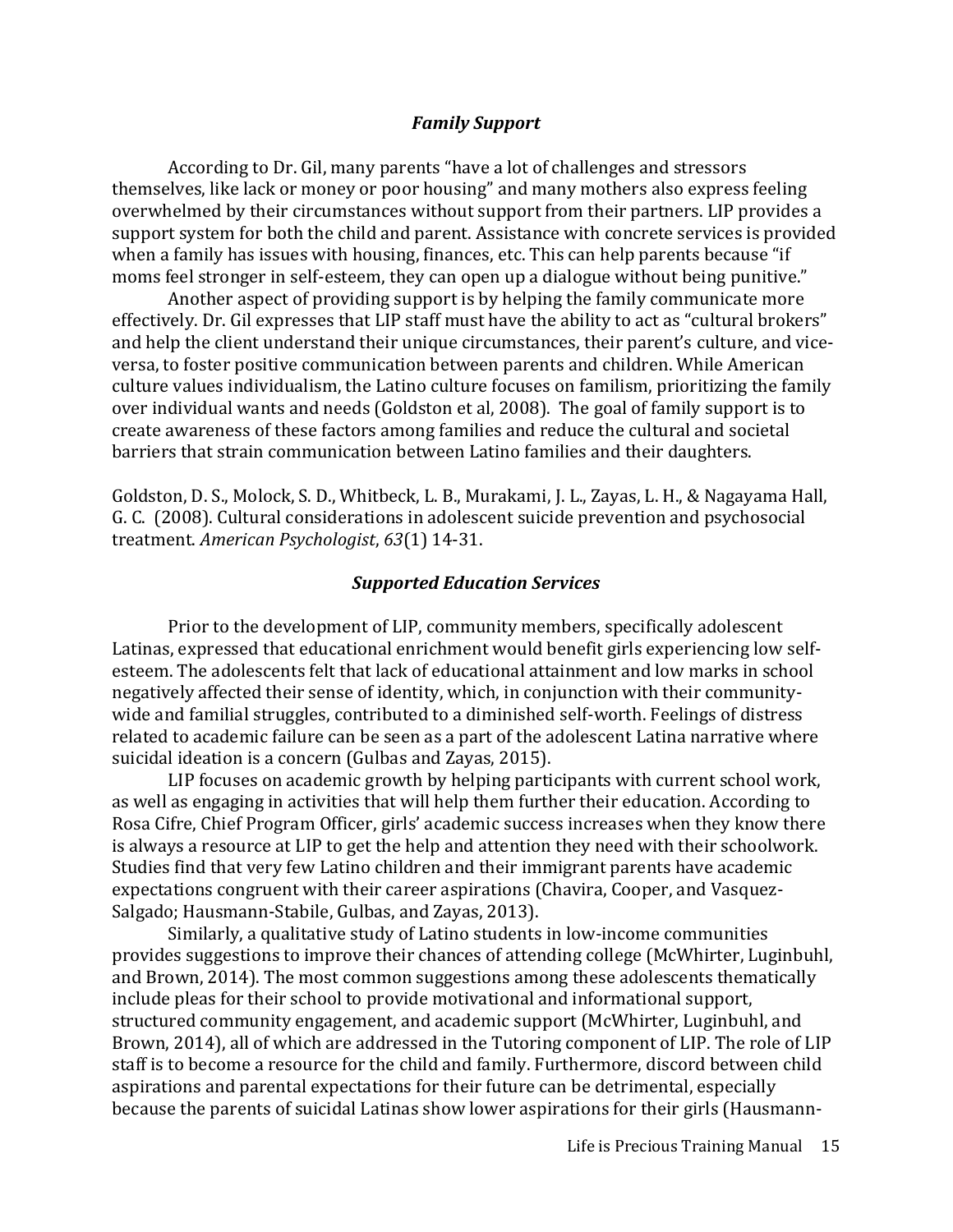Stabile, Gulbas, and Zayas, 2015). Therefore, LIP's role in guiding Latinas through the steps required to obtain their goals is crucial to their success and wellbeing.

Chavira, G., Cooper, C. R., & Vasquez-Salgado, Y. (2016). Pathways to Achievement: Career and Educational Aspirations and Expectations of Latina/o Immigrant Parents and Early Adolescents*. Journal of Latinos and Education*, *15*(3), 214-228.

Gulbas, L. E., & Zayas, L. H. (2015). Examining the interplay among family, culture, and Latina teen suicidal behavior. *Qualitative Health Research*, *25*(5), 689-699.

McWhirter, E. H., Luginbuhl, P. J., & Brown, K. (2014). ¡Apòyenos! Latina/o student recommendations for high school supports. *Journal of Career Development*, *41*(1), 3-23.

# *Creative Expression Therapy*

Due to cultural boundaries, Latinas adolescents may not feel open to expressing themselves verbally in a one-on-one setting. LIP, therefore, provides girls with an emotional and culturally-informed outlet for coping through creative expression therapy. In therapy, "communication covers the transformation of the experience to dialog between client and therapist" (Blomdahl et al, 2013). According to Blomdahl and colleagues (2013) art therapy mediates the client's ability to self-express by providing a non-verbal outlet through the "use of colors, symbols… and physical movement." In addition to art therapy, participants may also engage in music therapy, which can include expression using instruments, voice, and improvisation in both an individual and collaborative atmosphere.

Communication becomes especially important in the lives of Latina adolescents experiencing suicidal ideation because both emotional suppression and thoughts of suicide are linked to future suicide attempts, especially if the teenager has been exposed to adverse events (Kaplow et al, 2014). In adolescents, art therapy has been shown to reduce traumarelated symptoms and provide imagery as a guide for verbalizing their experiences among peers (Lyshak-Stelzer, Singer, and Chemtob, 2007). Additionally, both adult and adolescent Latinos endorse a need for social connection and cultural enrichment activities in suicide prevention and cite creative engagement as a means of fulfilling this (Ford-Paz et al, 2015). The use of creative expression therapy in LIP combines the need for adolescent Latinas to communicate and to engage in culturally-relevant activities.

Blomdahl, C., Gunnarsson, A. B., Guregård, S., & Björklund, A. (2013). A realist review of art therapy for clients with depression. *The Arts in Psychotherapy*, *40*(3), 322-330.

Kaplow, J. B., Gipson, P. Y., Horwitz, A. G., Burch, B. N., & King, C. A. (2014). Emotional suppression mediates the relation between adverse life events and adolescent suicide: Implications for prevention. *Prevention science*, *15*(2), 177-185.

Lyshak-Stelzer, F., Singer, P., Patricia, S. J., & Chemtob, C. M. (2007). Art therapy for adolescents with posttraumatic stress disorder symptoms: A pilot study. *Art Therapy*, *24*(4), 163-169.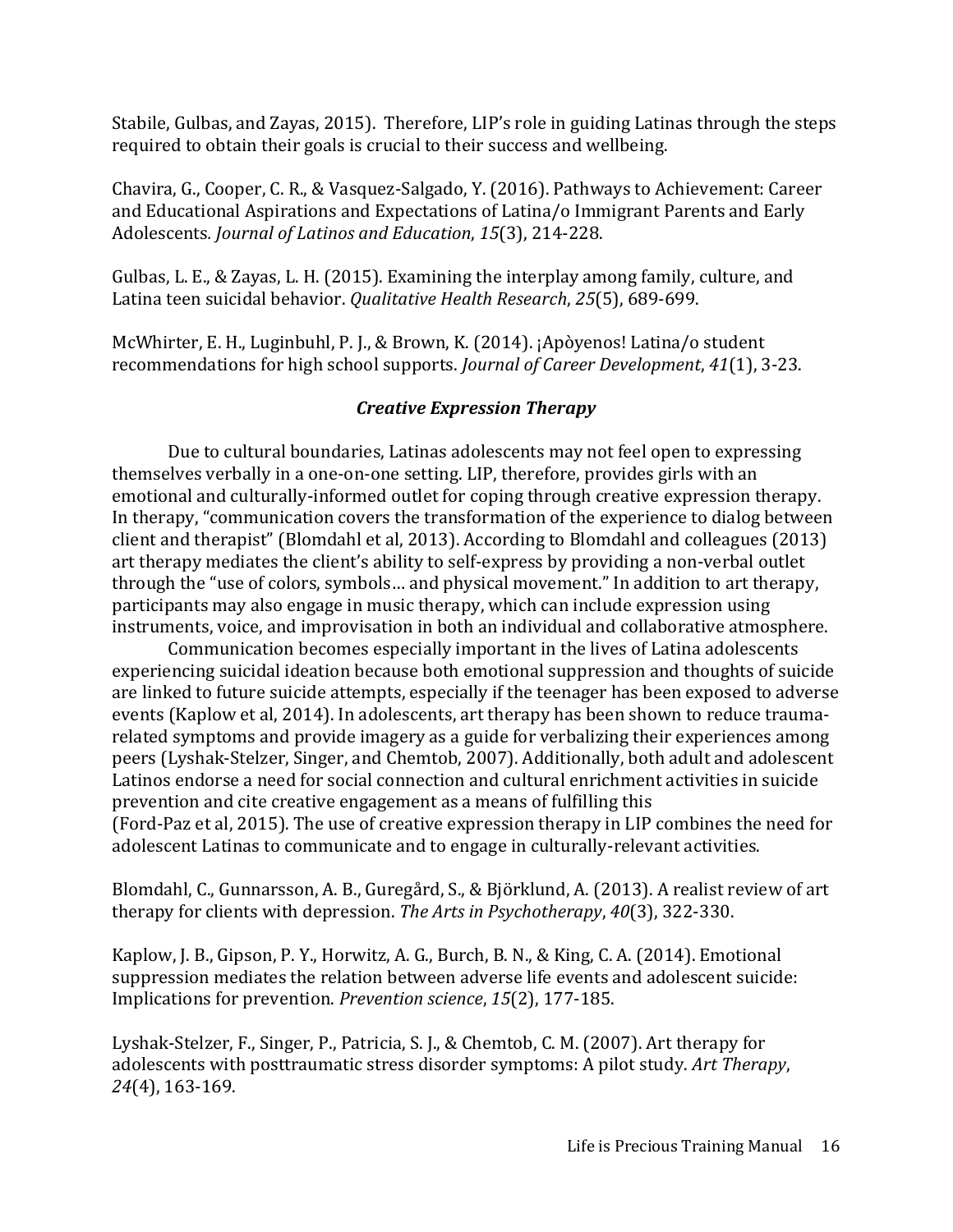#### *Focus on Group Therapy (subgroup of creative expression therapy)*

While LIP clients receive individual psychotherapy, the group component is considered equally important. Anecdotally, Dr. Gil expresses that, frequently, a cultural gap may impede expression in a one-on-one psychotherapeutic setting and that Latina girls may better communicate themselves in a group context, feeling validated by the experiences of their peers. This is why the creative expression therapies are offered in a group format.

Prior research supports culturally-sensitive group treatment for Latinas specifically (Stracciarini, O'Keeffe, and Mathews, 2007). Group therapy has been recognized as most effective when the leader is able to incorporate Latino values, cultural activities, and accessibility to their participants (Stracciarini, O'Keefe, and Mathews, 2007). Since Latinas experiencing suicidal ideation endorse an "inability to forge a grounded experience" (Gulbas and Zayas, 2015) and a desire for community involvement (Ford-Paz et al, 2015), the validation and social connection that can occur in a group context of peers, in gender, age, and culture, can be therapeutic to the individual. Dr. Gil also shares a concern over the forward approach of interpersonal psychotherapy, where the client is asked to speak about their concerns in a one-on-one setting, stating that Latinas may never have learned this concept as an option. This speaks to the theme of "confianza" (Roll, Millen, and Martinez, 1980) and "personalismo," (Organista, 2000) which, together, represent building interpersonal trust in a relationship. This is not unlike the idea of creating a therapeutic alliance; which, according to Wintersteen, Mensinger, and Diamond (2005), requires that the clinician be cognizant of both gender and race-related needs in adolescents to maintain both patient and therapists' sense of alliance. For Latinas, this may not be achieved in a one-on-one setting, where the therapist can come across as an authoritative other instead of a leader that embraces the identity of a Latina adolescent. LIP, therefore, focuses on maintaining a bilingual and culturally-sensitive staff with knowledge of the unique challenges faced during female adolescence, which reinforces these factors necessary to maintain engagement and help clients achieve their goals.

Ford-Paz, R. E., Reinhard, C., Kuebbeler, A., Contreras, R., & Sánchez, B. (2015). Culturally tailored depression/suicide prevention in Latino youth: community perspectives. *The Journal of Behavioral Health Services & Research*, *42*(4), 519-533.

Organista, K. (2000). Latinos. In J. R. White & A. S. Freeman (Eds.), *Cognitive-behavioral group therapy for specific problems and populations* (pp. 281–303). Washington, DC: American Psychological Association.

Roll, S., Millen, L., & Martinez, R. (1980). Common errors in psychotherapy with Chicanos: Extrapolations from research and clinical experience. *Psychotherapy: Theory, Research & Practice*, *17*(2), 158.

Stacciarini, J. M. R., O'Keeffe, M., & Mathews, M. (2007). Group therapy as treatment for depressed Latino women: A review of the literature. *Issues in Mental Health Nursing*, *28*(5), 473-488.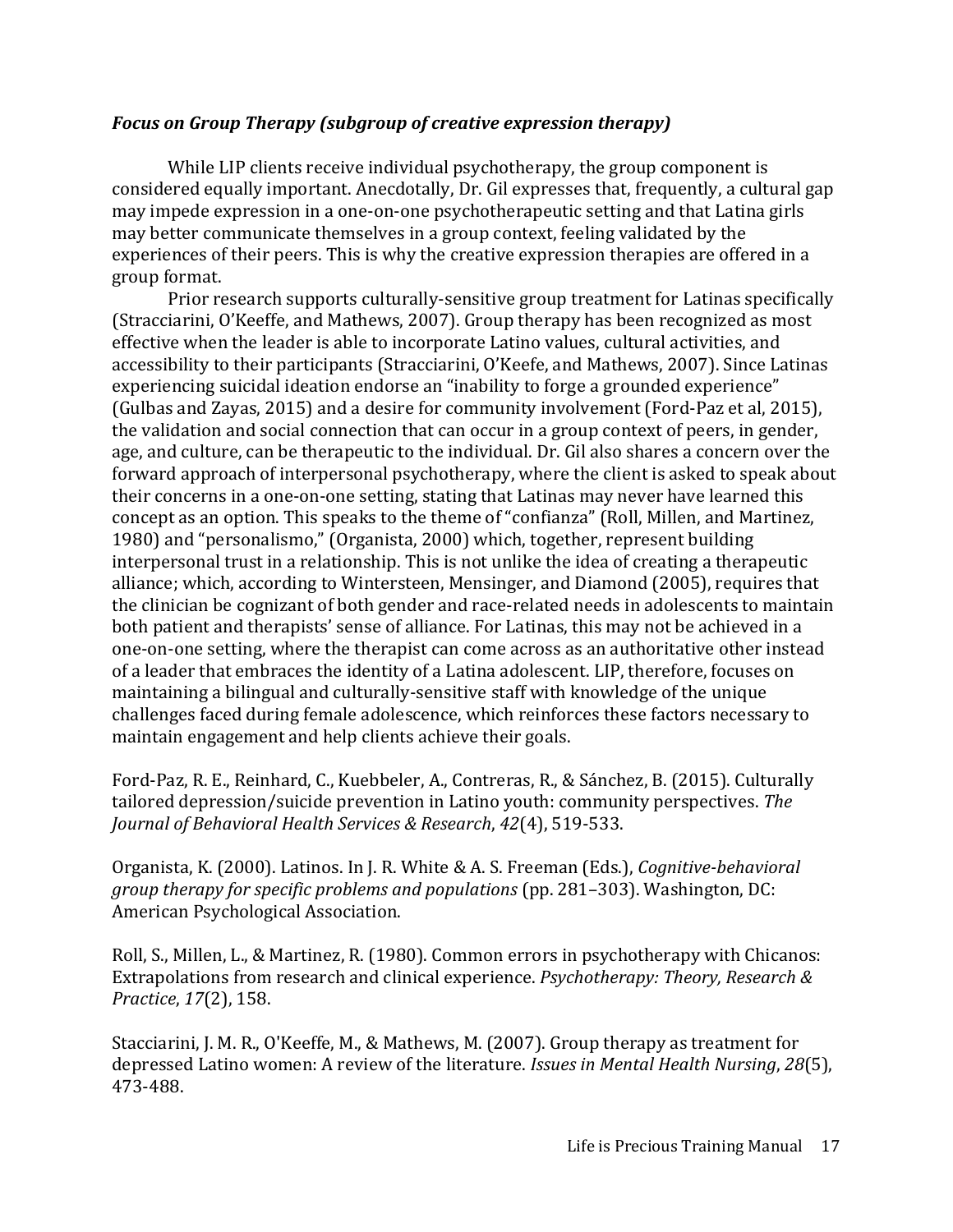Wintersteen, M. B., Mensinger, J. L., & Diamond, G. S. (2005). Do gender and racial differences between patient and therapist affect therapeutic alliance and treatment retention in adolescents? *Professional Psychology: Research and Practice*, *36*(4), 400.

#### *Wellness*

To promote overall wellness, LIP also focuses on helping adolescent Latinas make healthy choices for their physical wellbeing. During the initial stages of the LIP program, adolescent Latinas in the community expressed concerns over low self-esteem stemming from negative appearance-related comments from their peers, what we refer to as "bullying" today. Adding to the issue, access to a proper diet is a challenge in the communities LIP serves. The interaction between community concerns revolving around negative self-image and inadequate diet or exercise contributed to the Wellness component of LIP.

Studies link access to a healthy, fruit-and-vegetable rich diet to consumption. However, a study by Jack et al (2013) specifically analyzes the consumption of such a diet by New Yorkers living in areas where access is limited shows that access alone is not enough. For females especially, education about food-related health behaviors increases the likelihood of consumption across neighborhoods and remains salient despite zip-code poverty levels (Jack et al, 2013).

In adolescents, negative body image may also serve as a risk factor for self-injury in both clinical and general populations (Muehlenkamp and Brausch, 2011). Providing LIP clients with adequate knowledge and self-efficacy to make healthier choices related to their bodies can thus act as a mediator and be potentially life-saving. Clients learn about healthy diet and exercise. The girls are able to develop mastery in this area by cooking for the group and on Family Day, when they can cook for their families. The Wellness component of LIP addresses the educational aspect of health behaviors to empower young Latinas to make healthier food choices.

Jack, D., Neckerman, K., Schwartz-Soicher, O., Lovasi, G. S., Quinn, J., Richards, C., ... & Viola, D. (2013). Socio-economic status, neighbourhood food environments and consumption of fruits and vegetables in New York City. *Public health nutrition*, *16*(07), 1197-1205.

Muehlenkamp, J. J., & Brausch, A. M. (2012). Body image as a mediator of non-suicidal selfinjury in adolescents. *Journal of adolescence*, *35*(1), 1-9.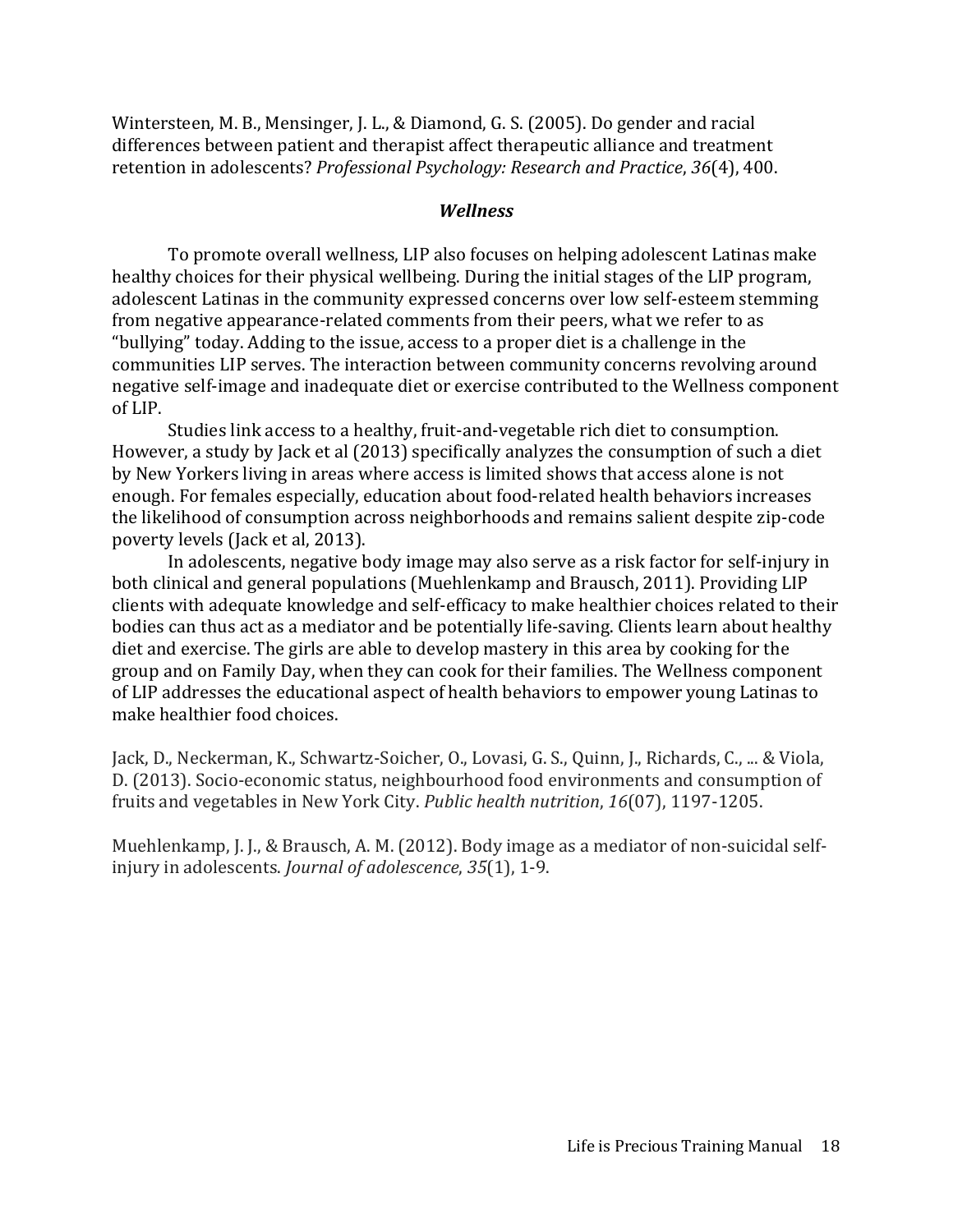# The Learners and LIP Employee Roles

This training manual is tailored for new Life is Precious staff or for employees setting up a new Life is Precious site. Trainees can look around and see individuals who will make up their LIP team: therapists, nutritionists, tutors, case managers, supervisors, a director, and more. Despite how different each person's roles and responsibilities may be, everyone has committed to working with Life is Precious with the goal to reduce suicidality and suicidal ideation among Latina adolescents.

#### **Initial probation and performance evaluation**

All newly-hired staff has a three-month introductory period, which may be extended with the approval of the Senior Vice President for Programs. After the introductory period has been completed, each staff member's job performance is evaluated annually by the Program Coordinator in consultation with the Senior Vice President for Programs.

Upon gaining employment at LIP, newly-hired staff are to receive a copy of the Employee Handbook and to complete Comunilife's internal Training and Seminar on Child Abuse & Maltreatment and Reporting Guidelines. These trainings must be completed on an annual basis. Each staff member is also required to sign an acknowledgement form stating that he or she has read and understands the information provided regarding the responsibilities and procedures for the reporting of suspected incidences of child abuse or neglect.

#### **Ongoing supervision**

The Program Coordinator provides regularly scheduled supervision for all staff. Individual supervision occurs by weekly or more frequent if needed, and there is a weekly Clinical Supervision Group. Supervision includes oversight of policy and procedure, and discussion of clinical issues.

# **Staffing**

Life is Precious continuously maintains an adequate number and appropriate mix of staff to carry out the objectives and to assure the outcomes of the program. A quick Icebreaker can help people become familiar with the various roles of the learners next to them. The minimum staff requirements include: Program Director, Case Managers, Tutors, and Licensed Therapists.

# *Icebreaker*

Directions: Go around in a circle to make introductions. Explain background / education / previous work experience, what drew you to LIP, etc. Then, elaborate on the staff positions at LIP.

# **Program Coordinator**

The Program Coordinator is responsible for directing the day-to-day operations of Comunilife's Life is Precious program at an individual site or multiple sites, including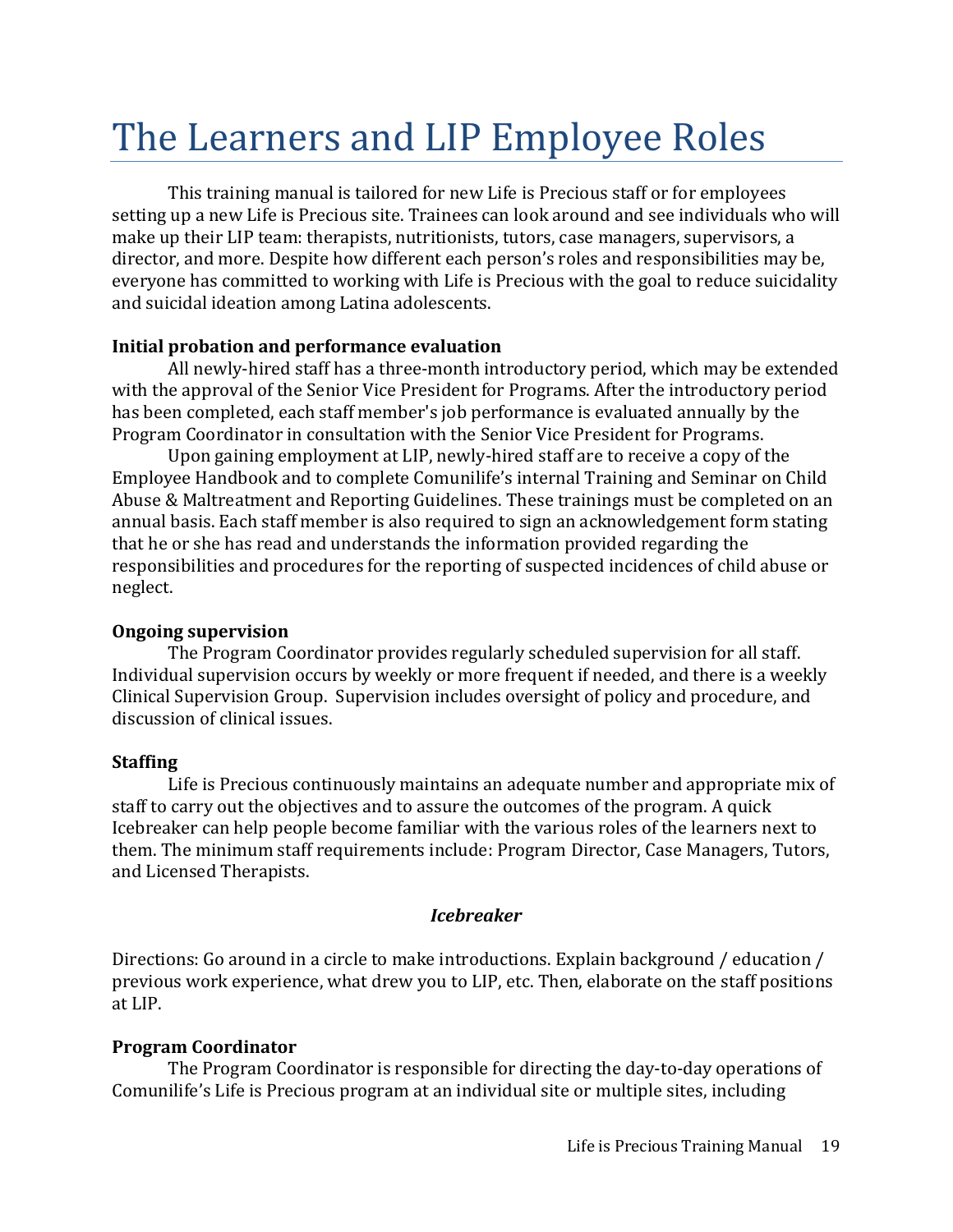management, planning, program development, implementation, monitoring, and budgeting. The Program Coordinator performs evaluations and maintains Comunilife policies and procedures, quality assurance, utilization review, regular audits, and outreach activities. S/he collaborates with the Senior Vice President of Programs to assure quality psychiatric and psychosocial assessments are conducted prior to referral to the Life is Precious program and intake, and continues to measure outcomes. The Program Coordinator supervises all program activities and scheduling to be implemented by case managers and therapists, collaborating with community agencies, public officials, and organizations, and confirms that all program participants are receiving mental health services. The Program Coordinator is able to work both on site and in the field, conduct home visits and school visits, and aid with family interventions.

#### **Clinical Therapist**

Although there is no position for a clinical therapist on the LIP team, every participant must be receiving psychological treatment outside of the program. The therapist can act as a great resource for the LIP team, specifically the Case Manager. A Case Manager may find it beneficial to schedule a meeting with the client, her family, and the therapist, should the need for such an intervention arise. The rapport between Case Managers and therapists should be built on reciprocity and partnership. As Case Managers may feel the need to contact the child's therapist with concerns, they may also offer to share how the services provided by LIP can help the client achieve their goals to, ultimately, reduce suicidality and improve the participant's quality of life.

### **Art Therapist**

The Art Therapist delivers the Creative Art Therapy component to program participants by both developing and implementing a quality art therapy curriculum via one or more of the creative art therapies, including, but not limited to, art, music, dance, drama, psychodrama, and poetry therapies. The Art Therapist develops individualized service plans, monitors the clients' progress, assesses and evaluates therapeutic interventions and treatment, and claims responsibility for case record documentation. In addition, the Art Therapist provides relevant training on Art Therapy issues to other staff and facilitates counseling sessions for participants. S/he participates in weekly interdisciplinary team case conferences, maintains appropriate working relationships with clinical team members, attends weekly supervisory conferences with the Assistant Program Director and/or Program Director of Mental Health Services, reviews case records, and reports on the status of new referrals. Outside of LIP, the Art Therapist establishes and maintains relationships with local art therapy service providers, identifies new and untapped community resources and shares them with LIP, and participates in mandated in-service training programs.

# **Music Teacher**

The Music Teacher teaches beginners level music to Latina teenagers, aged 12-17, in a variety of instruments or one particular instrument, such as the acoustic guitar in a group or individual setting. S/he develops appropriate curriculum and helps prepare the students for public performances, such as the annual October concert. The Music Teacher is available to teach in the late afternoon/early evening on school days and Saturdays. In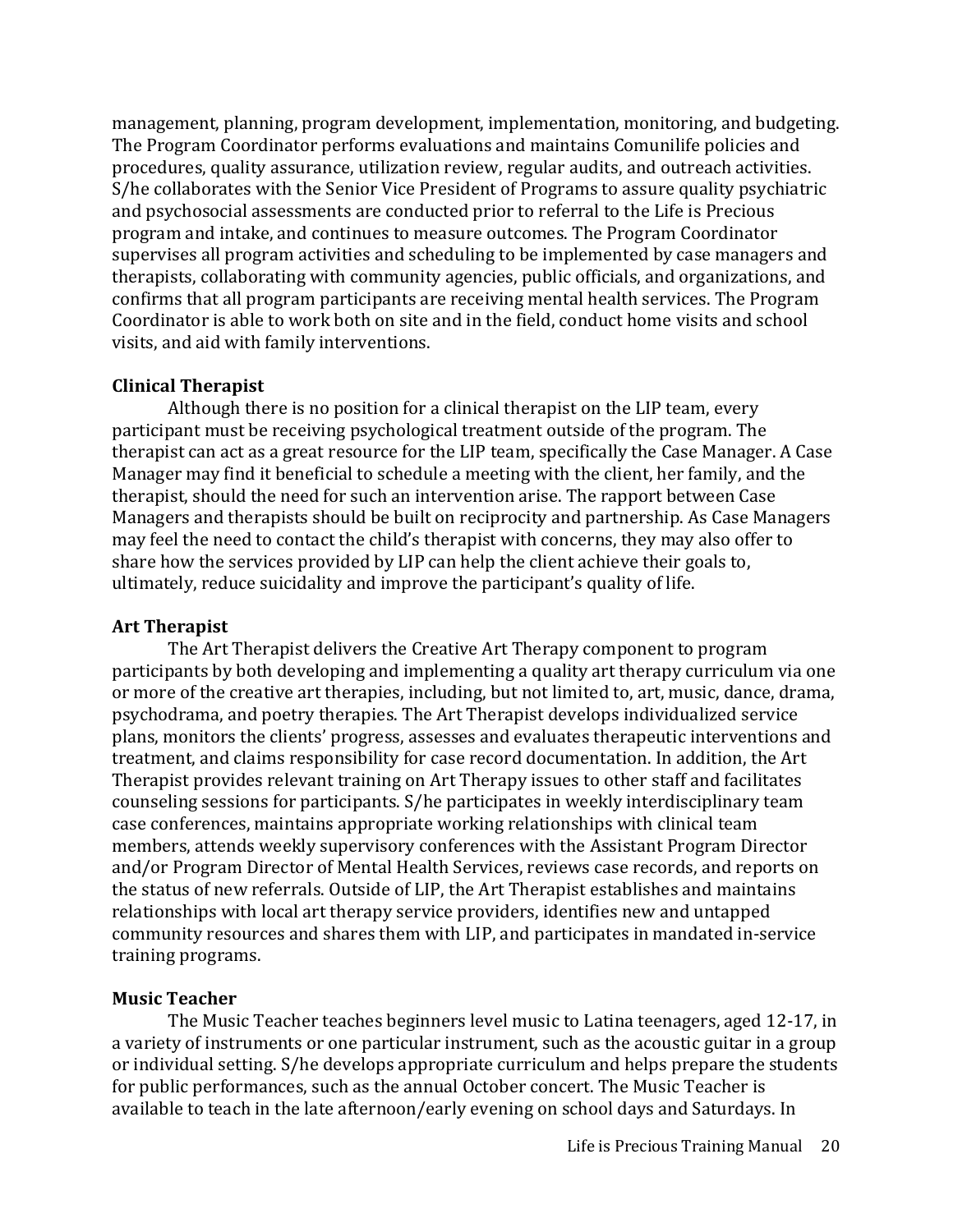addition to musical responsibilities, s/he works with program staff and coordinator and creative arts therapists to ensure that the students' goals are being met, and collaborates with the Music Therapist, as needed.

#### **Music Therapist**

The Music Therapist conducts group music therapy sessions using a variety of modalities, including song-writing, song building, and drum circles, and instills the thoughtful process of music and the cognizance that comes with playing music. In addition to musical responsibilities, the Music Therapist works with program staff to ensure that the participants are meeting therapeutic goals, collaborates with other teachers and therapists during group activities, and conducts outreach with family members and schools. As many therapy sessions are done in groups, the s/he must understand the mechanisms of group techniques and the protocol which includes activities such as guitar class, hip-hop music therapy, community jam ("La Voz"), Our Song ("La Banda"), and Our Groove. The Music Therapist often pairs with the Music Teacher and works together, as needed.

#### **Tutor**

The tutor assists participants with daily homework assignments and projects, and helps them study for upcoming exams, including subject-specific tests and standardized tests. The tutor can also administer assessments on a regular 4-month basis. The level of education of a tutor should be beyond high school, either possessing an undergraduate degree or in the process of completing it.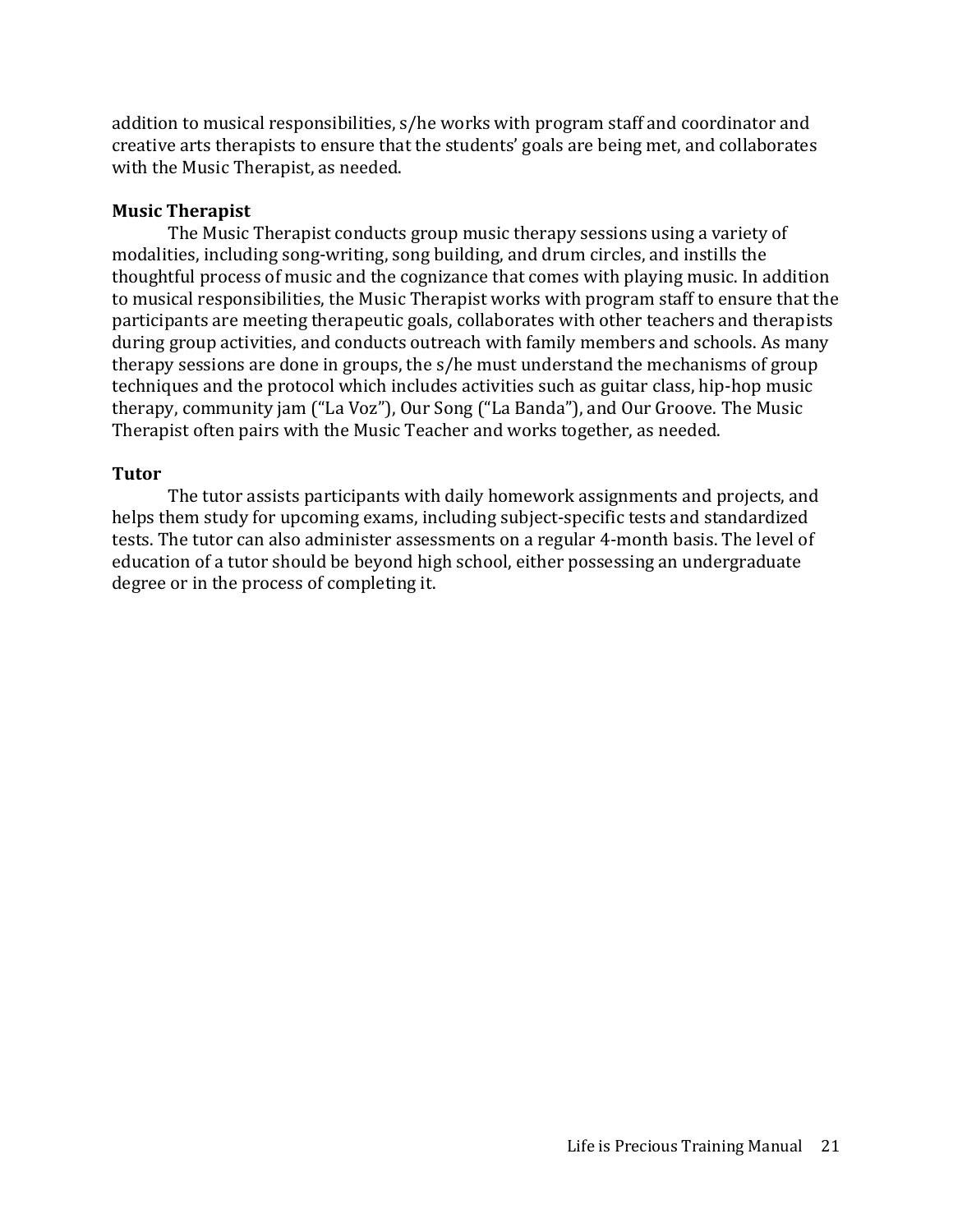# Training Delivery

Typically, one full day should be set aside to conduct the initial training for new LIP staff. However, the activities may be split into a two-day training program, if deemed necessary. The schedule is flexible and should be done in accordance with the availability of LIP staff. Depending on the size of the training group, the duration of the activities may vary.

# **Sample schedule of a full training day:**

An introductory video may be shown at the beginning of the training day. Life is Precious creates new videos on an annual basis. An example video can be: <https://www.youtube.com/watch?v=LztNFR5rkyQ>

| $8:00$ AM | Life is Precious Video               |
|-----------|--------------------------------------|
| $8:05$ AM | <b>Icebreaker</b>                    |
| $8:20$ AM | <b>Learning Objectives</b>           |
| $8:25$ AM | Introduction                         |
| $9:00$ AM | <b>Activity 1</b>                    |
| 10:30 AM  | <b>Break</b>                         |
| 10:45 AM  | <b>Evaluation Design and Methods</b> |
| 12:30 PM  | Lunch                                |
| $1:15$ PM | Tour of facilities                   |
| $1:45$ PM | <b>Activity 2</b>                    |
| $3:15$ PM | <b>Break</b>                         |
| 3:30 PM   | <b>Fidelity</b>                      |
| 5:00 PM   | <b>Feedback and Evaluation</b>       |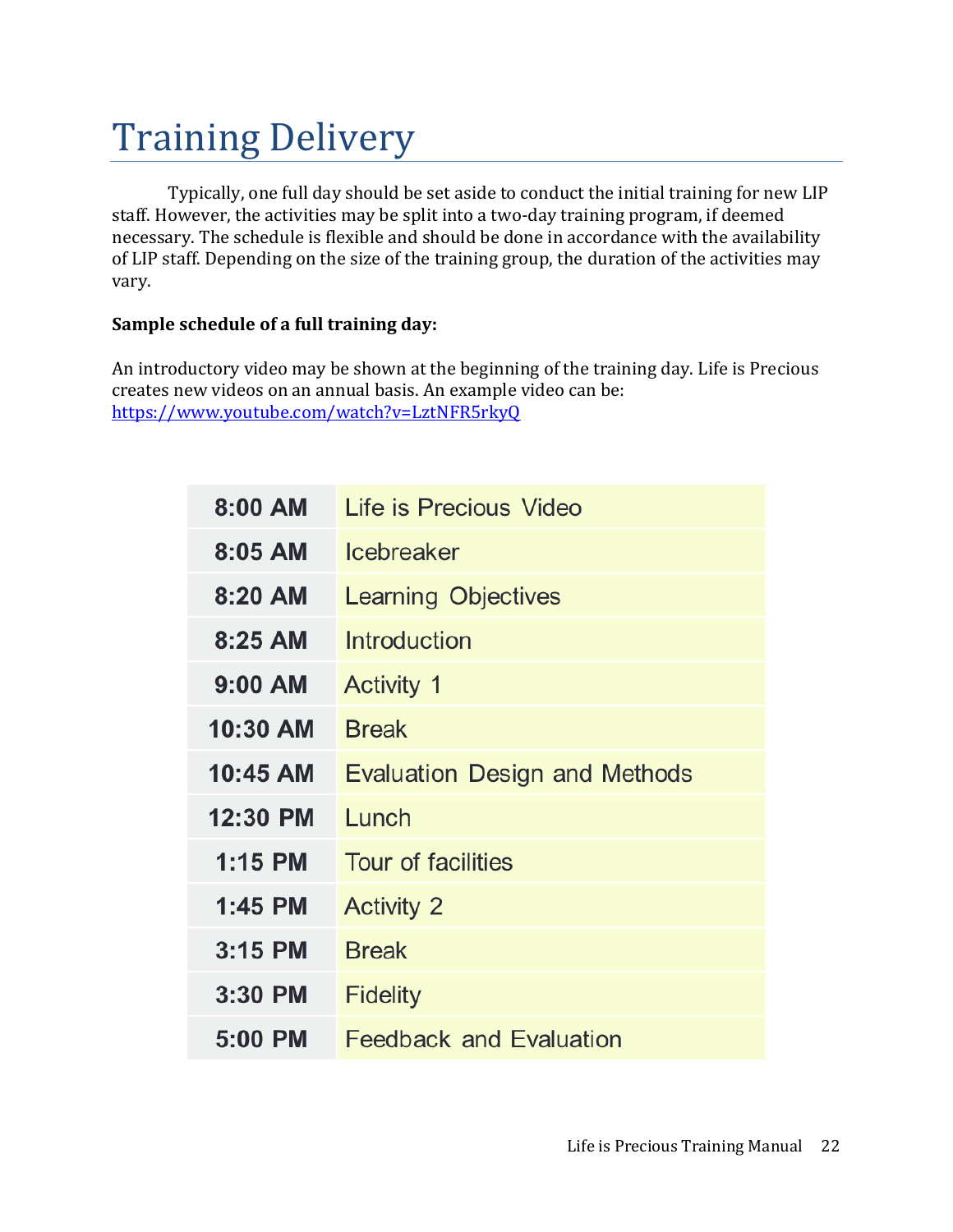# Learning Activities

| <b>Learning Objective</b>          | <b>Content Overview</b>                                                     | <b>Learning Format</b>  |
|------------------------------------|-----------------------------------------------------------------------------|-------------------------|
| <b>Understand Life is Precious</b> | How was LIP created? Why LIP?                                               | Lecture, Powerpoint     |
|                                    | Introduction and History portion of the training program                    | Presentation, LIP Video |
|                                    | Statistics of Latina adolescents with suicidal ideation and /or attempts    | Clip, Fidelity          |
|                                    | Picture what an ideal Life is Precious program is and what it would entail  |                         |
| Comprehend the five                | 1) Outpatient Mental Health                                                 | Lecture, Powerpoint     |
| components of Life is              | <b>Family Support</b><br>2)                                                 | Presentation            |
| Precious and implement the         | <b>Supported Education Services</b><br>3)                                   |                         |
| concepts                           | <b>Creative Expression Therapy</b><br>4)                                    |                         |
|                                    | Wellness and Healthy Living Initiative<br>5)                                |                         |
| Identify roles of all team         | Couple of ideas we can use here:                                            | Icebreaker              |
| members                            | Toss the ball - introduce yourself - repeat what the person before you said |                         |
|                                    | (name, favorite _, role, responsibilities, most exciting part of LIP)       |                         |
|                                    | Everyone introduces themselves (same info as above) - twisted hand          |                         |
|                                    | puzzle – need to go around and repeat the information of the person to      |                         |
|                                    | your left                                                                   |                         |
| Use concepts to solve non-         | One group will have the emotionally distressed participant come and visit.  | Role-Play and Drama     |
| routine problems                   | Facilitator must go around during the role-play practice portion and        |                         |
|                                    | discussion will follow.                                                     |                         |
| Assess problems and                | Two groups will have the problems at home and at school. Facilitator must   | Role-Play and Drama     |
| formulate solutions                | go around during the role-play practice portion and discussion will follow. |                         |
| Become familiar with the           | Prepare copies of each assessment for all participants. Depending on        | Lecture, Powerpoint     |
| assessments used to                | planning and the availability of time, training participants can take the   | Presentation (look at   |
| determine LIP efficacy             | assessments 1-2 days BEFORE the training sessions and have them scored.     | slides at end of LIP    |
|                                    | Then, the assessments can be handed back to the participants during         | Presentation_Draft PPT) |
|                                    | training, and the lecturer can explain each assessment and the results.     |                         |

**Columbia University**

**New York State Psychiatric Institute**

**June 2017**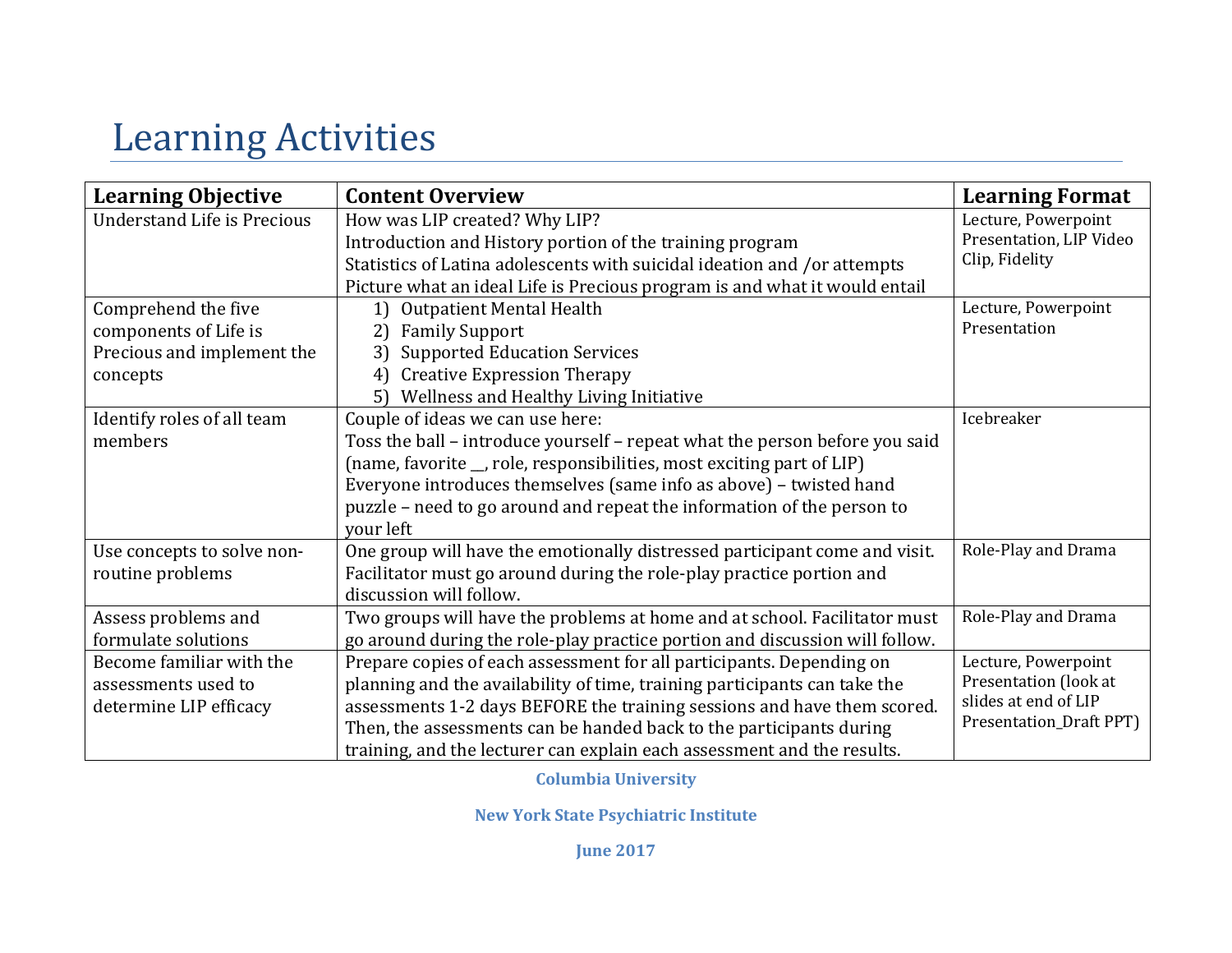|                                                                                                             | Qualitative vs Quantitative Data                                                                                                                                                                                                                                                                                                                                                                                                                                                                                                                                                                     |                                              |
|-------------------------------------------------------------------------------------------------------------|------------------------------------------------------------------------------------------------------------------------------------------------------------------------------------------------------------------------------------------------------------------------------------------------------------------------------------------------------------------------------------------------------------------------------------------------------------------------------------------------------------------------------------------------------------------------------------------------------|----------------------------------------------|
|                                                                                                             | Evidence Based Practice portion – Evaluation Design and Methods<br>Findings to Date, Study Population, Data Collection, Data and Focus Groups<br>Interviews                                                                                                                                                                                                                                                                                                                                                                                                                                          |                                              |
| Perform an intake of a new<br>LIP participant                                                               | One group will have this ready as a script activity. Facilitator must go<br>around during the role-play and make sure people have the correct<br>procedure and policy in hand. (maybe have copies of the policy for the LIP<br>manual for the respective groups). Discussion will follow.                                                                                                                                                                                                                                                                                                            | Role-Play and Drama                          |
| Brainstorm events and<br>activities for participants,<br>including Family Day<br>activities and field trips | Come up with an event. Different themes for each small group: Family Day<br>theme, Cultural Assistance Theme, Art / Music Exploration Theme,<br>Vocational Theme, Just for Fun Theme, etc. Plan the event and share with<br>the rest of the group. Explain why the specific event would be beneficial to<br>LIP participants.                                                                                                                                                                                                                                                                        | Interactive Small Group<br>Discussion        |
| Create curriculum for<br>creative expression therapy<br>and career development                              | The music and art therapists in the groups should lead this discussion.<br>However, case managers, tutors, and coordinators/directors all must share<br>input and opinions. This would also be a good time for the music and art<br>therapists to explain their occupations in more detail. Not everyone may be<br>aware of the difference between an art teacher and art therapist. It would<br>be a good orientation for the rest of the staff (ie. Art therapists do not like it<br>when staff members make comments about the art as it may influence<br>what the participants want to express.) | <b>Interactive Small Group</b><br>Discussion |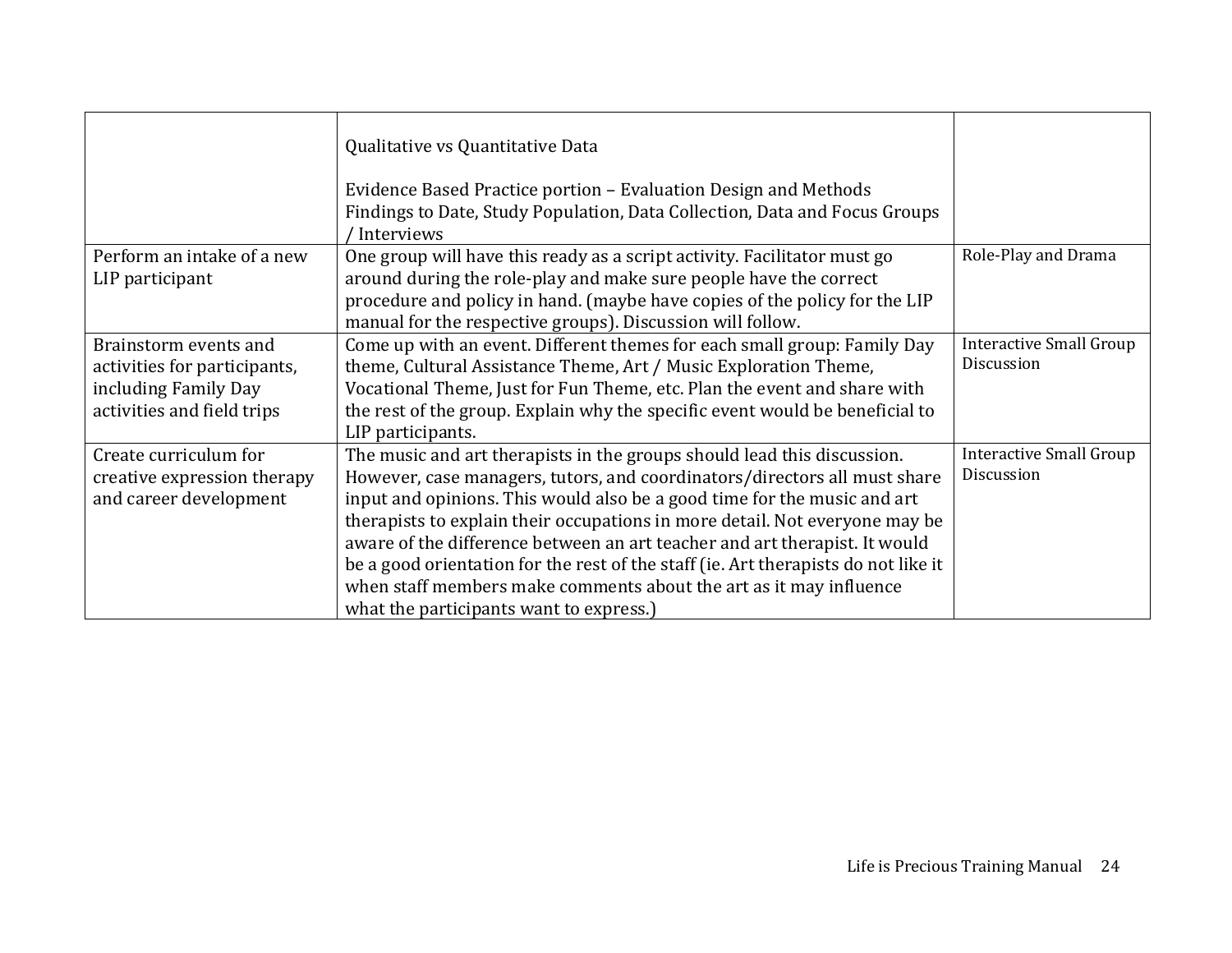# Learning Activity Implementation

The training program is most efficient and effective when there is a small group of 8-12 learners. If there are more learners, split the group up to train on different days. Keep staff from the same site together so they can build teamwork and understand each other's roles.

Be flexible about the itinerary, and work around the schedules of the learners. Be sure to implement all three types of teaching styles, as people have different learning styles and may absorb more during the small group discussions vs. instructor led seminars. Engage the learners to participate, ask questions, and voice their opinions. Be open about sharing your contact information for further questions or inquiries after the training day is complete.

As a point of reference, Gagne's 9 Conditions of Learning are:

- 1. Gain attention
- 2. Inform learners of objectives
- 3. Stimulate recall of prior learning
- 4. Present stimulus
- 5. Provide learning guidance
- 6. Elicit performance
- 7. Provide feedback
- 8. Assess performance
- 9. Enhance retention and transfer

These steps can be simplified to:

- 1. Tell (What the topic or skill is and why it is important)
- 2. Show (How to do it)
- 3. Do (Provide opportunities to practice acquiring and applying the skill)

**Columbia University**

**New York State Psychiatric Institute**

**June 2017**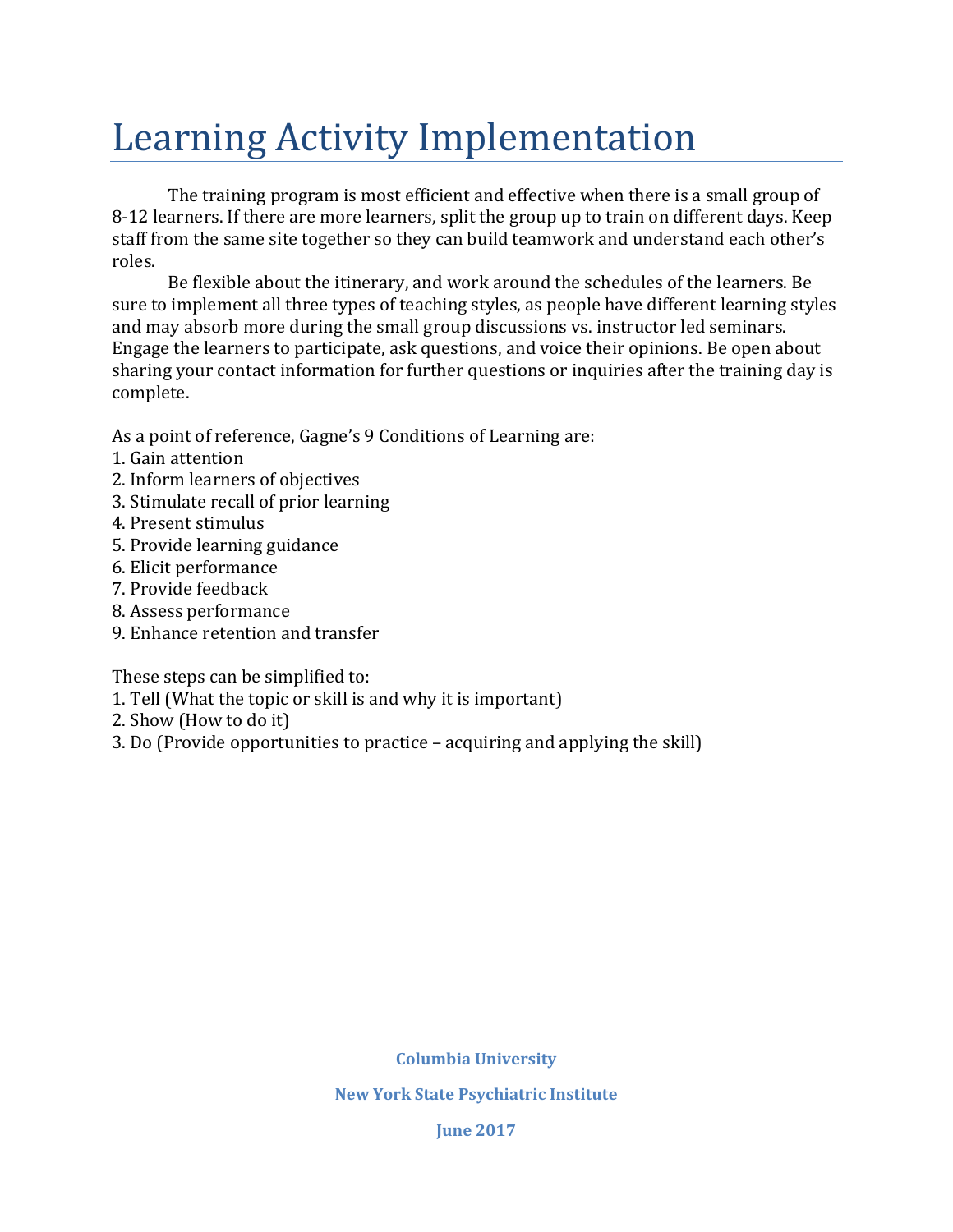# Suggested Resources

# **Online Resources**

Columbia-Suicide Severity Rating Scale (C-SSRS) is a mental health and suicidality assessment used across various clinical and non-clinical settings. <http://cssrs.columbia.edu/index.html>

Substance Abuse and Mental Health Services Administration (SAMHSA) is a branch of the U.S. Department of Health and Human Services that leads public health efforts to advance the nation's behavioral health. Its mission is to reduce the impact of substance abuse and mental illness on our communities. <http://www.samhsa.gov/>

Suicide Prevention Resource Center (SPRC) is our nation's only federally supported resource center committed to advancing the National Strategy for Suicide Prevention. It is funded by SAMHSA. SPRC provides technical assistance for professionals working with people at risk for suicide, and provides support to the "Secretariat of the National Action Alliance for Suicide Prevention" and "Zero Suicide." <http://www.sprc.org/>

#### **Supplemental Resources**

<http://www.nami.org/About-NAMI> <http://www.mentalhealthamerica.net/about-us>

Furthermore, LIP staff can recommend offsite trainings marketed through Eventbrite.

# **Additional Training**

Most of the training occurs as staff work hands-on with LIP participants and solve problems as they arise; therefore, staff must be ready for critical thinking and problem solving at any given moment. In addition, Comunilife provides in-house training seminars for employees throughout the year. These trainings are written on the schedule. The seminars cover clinical and socio-cultural issues, and are provided by experienced Comunilife employees and guest speakers.

Training seminars include, but are not limited to, the following topics:

- Mental Health Youth First Aid (proctored by NY state)
- Facilitating Group Sessions, Identifying Problems and Cues, and Recognizing Social Behavior (provided by Comunilife therapists on a monthly basis)
- Multicultural Relational Approach
- Assessment and Reporting child abuse and neglect (587.89(c)(8)
- Domestic violence
- Assessment of Suicide and Violence
- Mental illness-Depression, Anxiety, etc.